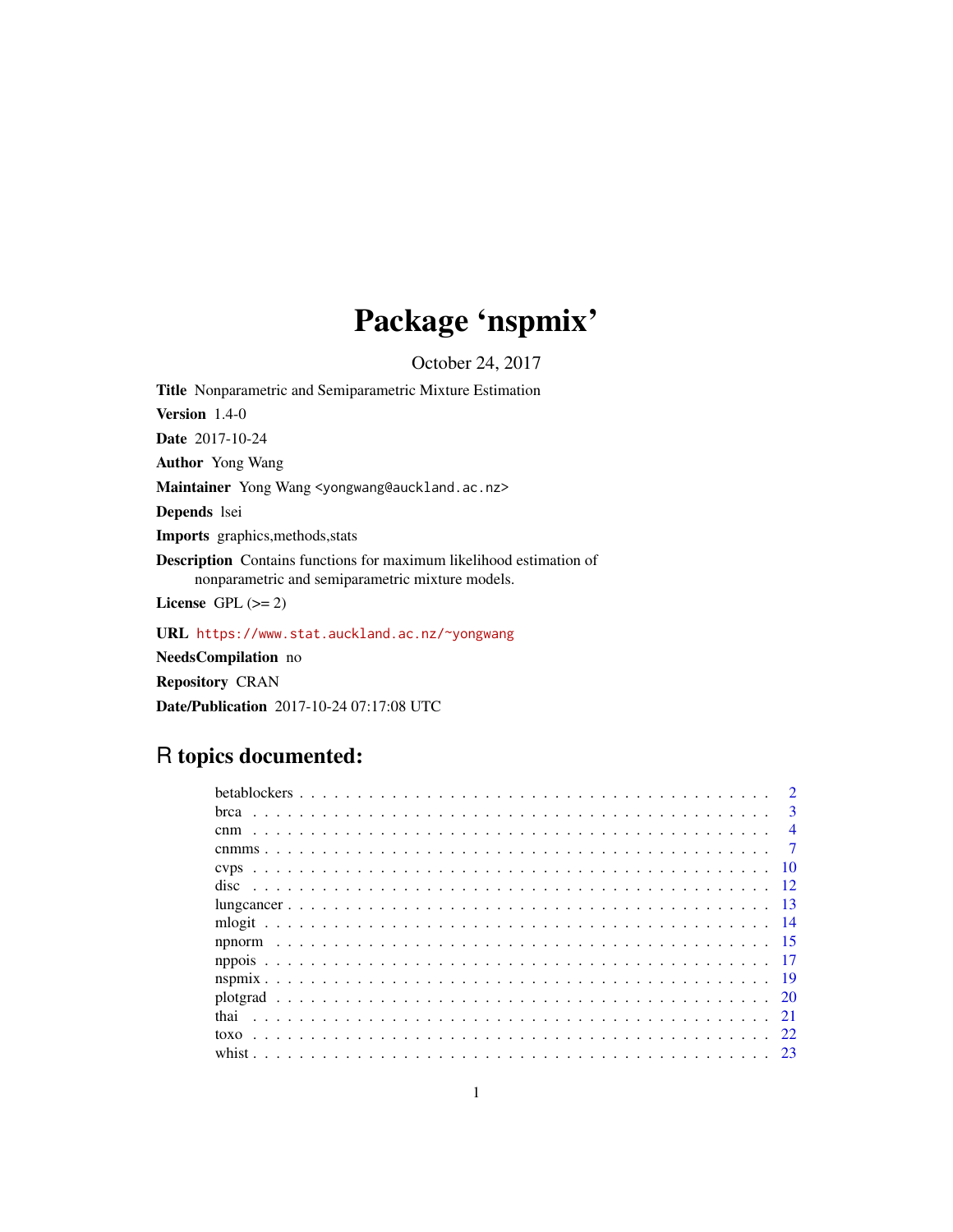#### <span id="page-1-0"></span>**Index** [25](#page-24-0)

# Description

Contains the data of the 22-center clinical trial of beta-blockers for reducing mortality after myocardial infarction.

#### Usage

betablockers

# Format

A numeric matrix with four columns:

center: center identification code.

deaths: the number of deaths in the center.

total: the number of patients taking beta-blockers in the center.

treatment: 0 for control, and 1 for treatment.

#### Source

Aitkin, M. (1999). A general maximum likelihood analysis of variance components in generalized linear models. *Biometrics*, 55, 117-128.

#### References

Wang, Y. (2010). Maximum likelihood computation for fitting semiparametric mixture models. *Statistics and Computing*, 20, 75-86.

# See Also

[mlogit](#page-13-1),[cnmms](#page-6-1).

```
data(betablockers)
x = mlogit(betablockers)
cnmms(x)
```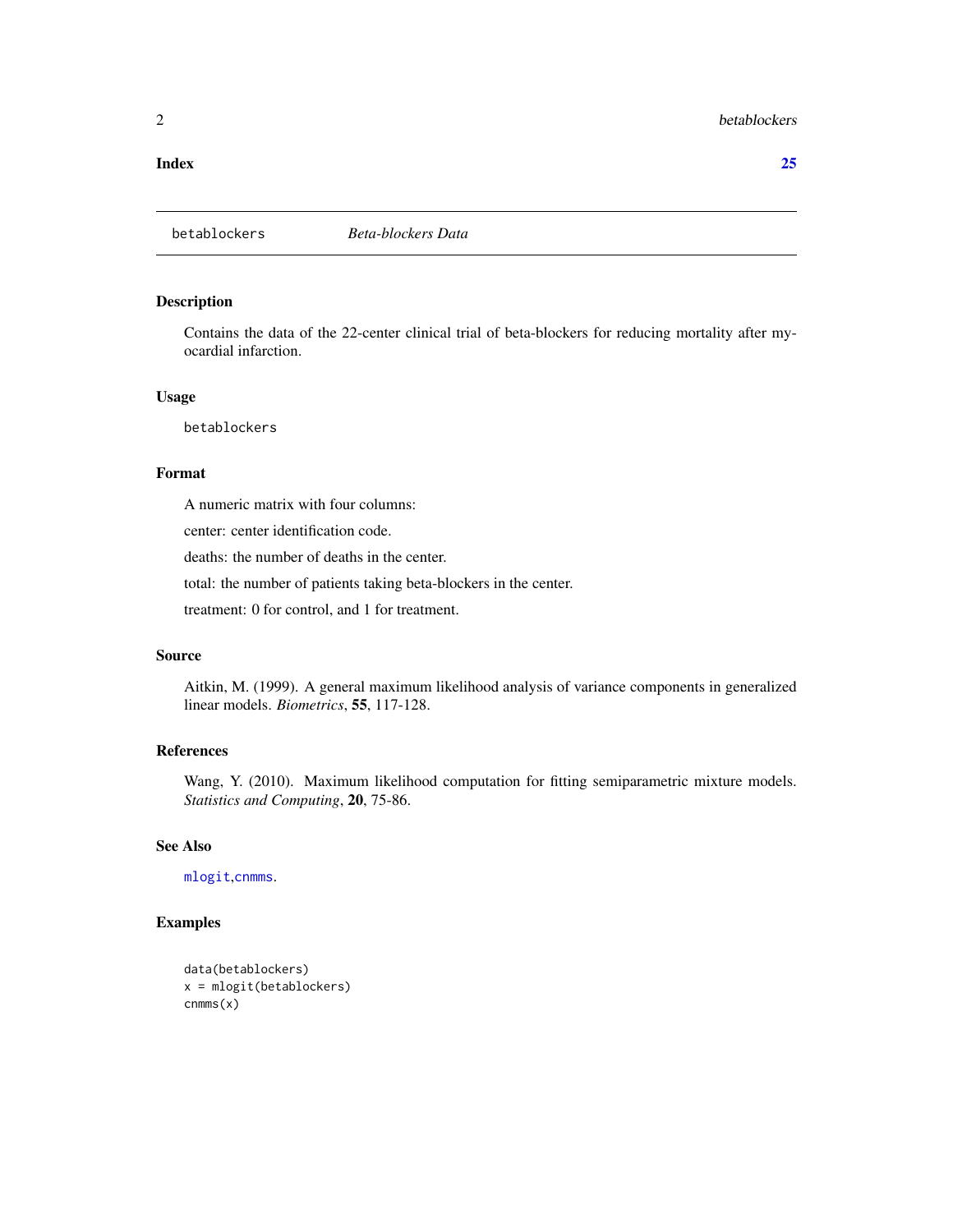<span id="page-2-0"></span>

Contains 3226 z-values computed by Efron (2004) from the data obtained in a well-known microarray experiment concerning two types of genetic mutations causing increased breast cancer risk, BRCA1 and BRCA2.

#### Usage

brca

# Format

A numeric vector containing 3226 z-values.

#### References

Efron, B. (2004). Large-scale simultaneous hypothesis testing: the choice of a null hypothesis. *Journal of the American Statistical Association*, 99, 96-104.

Wang, Y. (2007). On fast computation of the non-parametric maximum likelihood estimate of a mixing distribution. *Journal of the Royal Statistical Society, Ser. B*, 69, 185-198.

Wang, Y. and C.-S. Chee (2012). Density estimation using nonparametric and semiparametric mixtures. *Statistical Modelling: An International Journal*, 12, 67-92.

#### See Also

[npnorm](#page-14-1),[cnm](#page-3-1).

```
data(brca)
x = npnorm(brca)plot(cnm(x), x)
```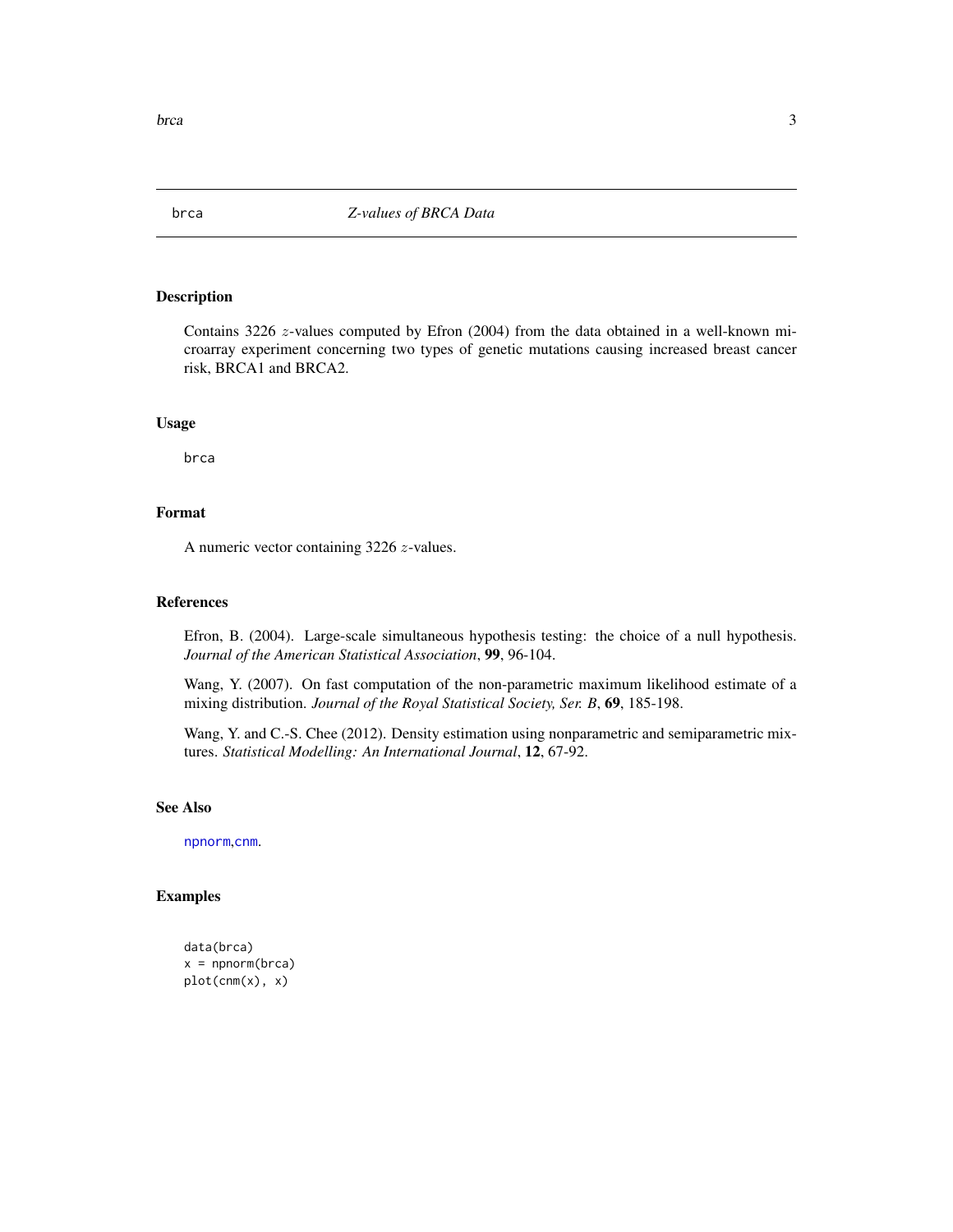<span id="page-3-1"></span><span id="page-3-0"></span>Function cnm can be used to compute the maximum likelihood estimate of a nonparametric mixing distribution (NPMLE) that has a one-dimensional mixing parameter. or simply the mixing proportions with support points held fixed.

# Usage

```
cnm(x, init=NULL, model=c("npmle","proportions"), maxit=100, tol=1e-6,
   grid=100, plot=c("null", "gradient", "probability"), verbose=0)
```

| x       | a data object of some class that is fully defined by the user. The user needs to<br>supply certain functions as described below.                                                                                                                                                                                                                                                                                                                                                                                                            |
|---------|---------------------------------------------------------------------------------------------------------------------------------------------------------------------------------------------------------------------------------------------------------------------------------------------------------------------------------------------------------------------------------------------------------------------------------------------------------------------------------------------------------------------------------------------|
| init    | list of user-provided initial values for the mixing distribution mix and the struc-<br>tural parameter beta.                                                                                                                                                                                                                                                                                                                                                                                                                                |
| model   | the type of model that is to estimated: the non-parametric MLE (if npmle), or<br>mixing proportions only (if proportions).                                                                                                                                                                                                                                                                                                                                                                                                                  |
| maxit   | maximum number of iterations.                                                                                                                                                                                                                                                                                                                                                                                                                                                                                                               |
| tol     | a tolerance value needed to terminate an algorithm. Specifically, the algorithm<br>is terminated, if the relative increase of the log-likelihood value after an iteration<br>is less than tol. If an algorithm converges rapidly enough, then -log10(tol)<br>is roughly the number of accurate digits in log-likelihood.                                                                                                                                                                                                                    |
| grid    | number of grid points that are used by the algorithm to locate all the local max-<br>ima of the gradient function. A larger number increases the chance of locating<br>all local maxima, at the expense of an increased computational cost. The loca-<br>tions of the grid points are determined by the function gridpoints provided by<br>each individual mixture family, and they do not have to be equally spaced. If<br>needed, a gridpoints function may choose to return a different number of grid<br>points than specified by grid. |
| plot    | whether a plot is produced at each iteration. Useful for monitoring the conver-<br>gence of the algorithm. If ="null", no plot is produced. If ="gradient", it<br>plots the gradient curves and if ="probability", the plot function defined by<br>the user for the class is used.                                                                                                                                                                                                                                                          |
| verbose | verbosity level for printing intermediate results in each iteration, including none<br>$(= 0)$ , the log-likelihood value $(= 1)$ , the maximum gradient $(= 2)$ , the support<br>points of the mixing distribution $(= 3)$ , the mixing proportions $(= 4)$ , and if<br>available, the value of the structural parameter beta $(= 5)$ .                                                                                                                                                                                                    |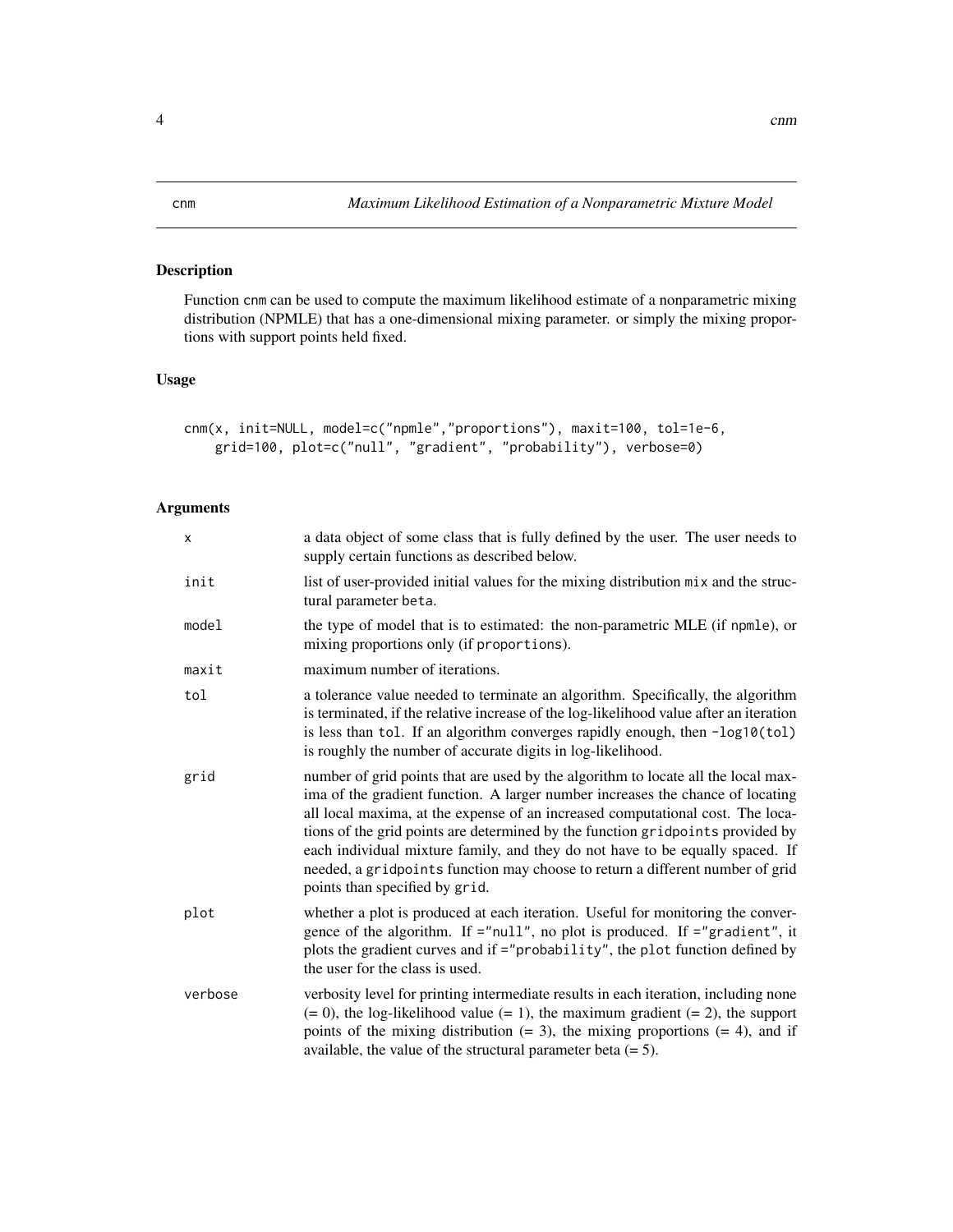#### Details

A finite mixture model has a density of the form

$$
f(x; \pi, \theta, \beta) = \sum_{j=1}^{k} \pi_j f(x; \theta_j, \beta).
$$

where  $pi_j \geq 0$  and  $\sum_{j=1}^k pi_j = 1$ .

A nonparametric mixture model has a density of the form

$$
f(x;G) = \int f(x; \theta) dG(\theta),
$$

where  $G$  is a mixing distribution that is completely unspecified. The maximum likelihood estimate of the nonparametric  $G$ , or the NPMLE of  $\mathcal{S}G$ , is known to be a discrete distribution function.

Function cnm implements the CNM algorithm that is proposed in Wang (2007) and the hierarchical CNM algorithm of Wang and Taylor (2013). The implementation is generic using S3 objectoriented programming, in the sense that it works for an arbitrary family of mixture models defined by the user. The user, however, needs to supply the implementations of the following functions for their self-defined family of mixture models, as they are needed internally by function cnm:

initial(x, beta, mix, kmax)

valid(x, beta)

logd(x, beta, pt, which) gridpoints(x, beta, grid) suppspace(x, beta) length(x)  $print(x, \ldots)$ weights(x, ...)

While not needed by the algorithm for finding the solution, one may also implement

```
plot(x, mix, beta, ...)
```
so that the fitted model can be shown graphically in a user-defined way. Inside cnm, it is used when plot="probability" so that the convergence of the algorithm can be graphically monitored.

For creating a new class, the user may consult the implementations of these functions for the families of mixture models included in the package, e.g., npnorm and nppois.

#### Value

| family       | the name of the mixture family that is used to fit to the data.                               |
|--------------|-----------------------------------------------------------------------------------------------|
|              | num iterations Number of iterations required by the algorithm                                 |
| max.gradient | Maximum value of the gradient function, evaluated at the beginning of the final<br>iteration  |
| convergence  | convergence code. $=0$ means a success, and $=1$ reaching the maximum number<br>of iterations |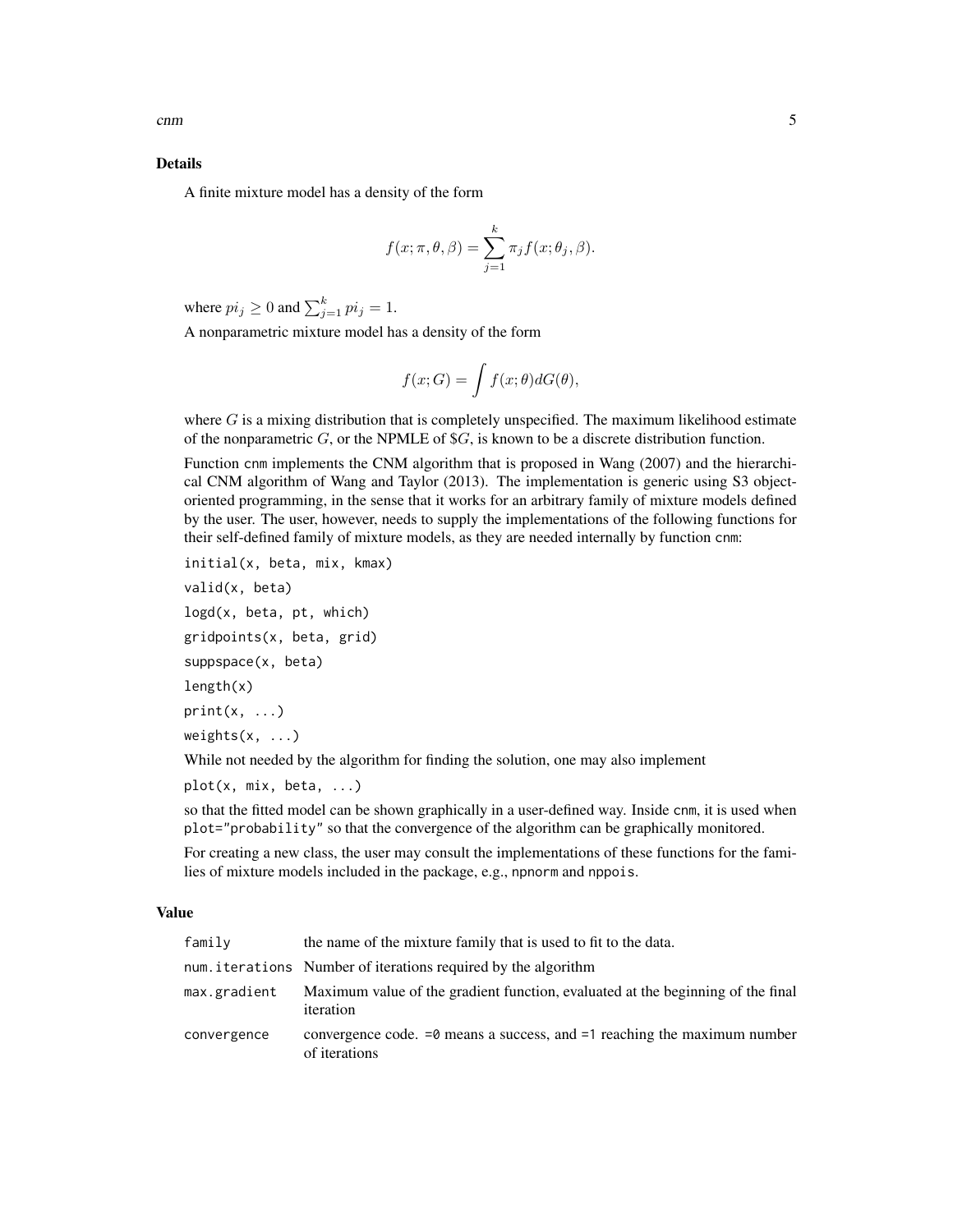<span id="page-5-0"></span>

| 11   | log-likelihood value at convergence                                                              |
|------|--------------------------------------------------------------------------------------------------|
| mix  | MLE of the mixing distribution, being an object of the class disc for discrete<br>distributions. |
| beta | The structural parameter, the value of which does not change during the compu-<br>tation.        |

#### Author(s)

Yong Wang <yongwang@auckland.ac.nz>

#### References

Wang, Y. (2007). On fast computation of the non-parametric maximum likelihood estimate of a mixing distribution. *Journal of the Royal Statistical Society, Ser. B*, 69, 185-198.

Wang, Y. (2010). Maximum likelihood computation for fitting semiparametric mixture models. *Statistics and Computing*, 20, 75-86

Wang, Y. and Taylor, S. M. (2013). Efficient computation of nonparametric survival functions via a hierarchical mixture formulation. *Statistics and Computing*, 23, 713-725.

#### See Also

[nnls](#page-0-0), [npnorm](#page-14-1), [nppois](#page-16-1), [cnmms](#page-6-1).

```
## Simulated data
x = rnppois(1000, c(1,4), c(0.7,0.3)) # Poisson mixture
(r = \text{cnm}(x))plot(r, x)
x = rnpnorm(1000, mu=c(0,4), pr=c(0.3,0.7), sd=1) # Normal mixture
plot(cnm(x), x) # sd = 1
plot(cnm(x, init=list(beta=0.5)), x) # sd = 0.5
mix0 = disc(seq(min(x$v),max(x$v), len=100)) # over a finite grid
plot(cnm(x, init=list(beta=0.5, mix=mix0), model="p"),
    x, add=TRUE, col="blue") # An approximate NPMLE
## Real-world data
data(thai)
plot(cnm(x < - n)), x) # Poisson mixture
data(brca)
plot(cnm(x < - nponorm(brca)), x) # Normal mixture
```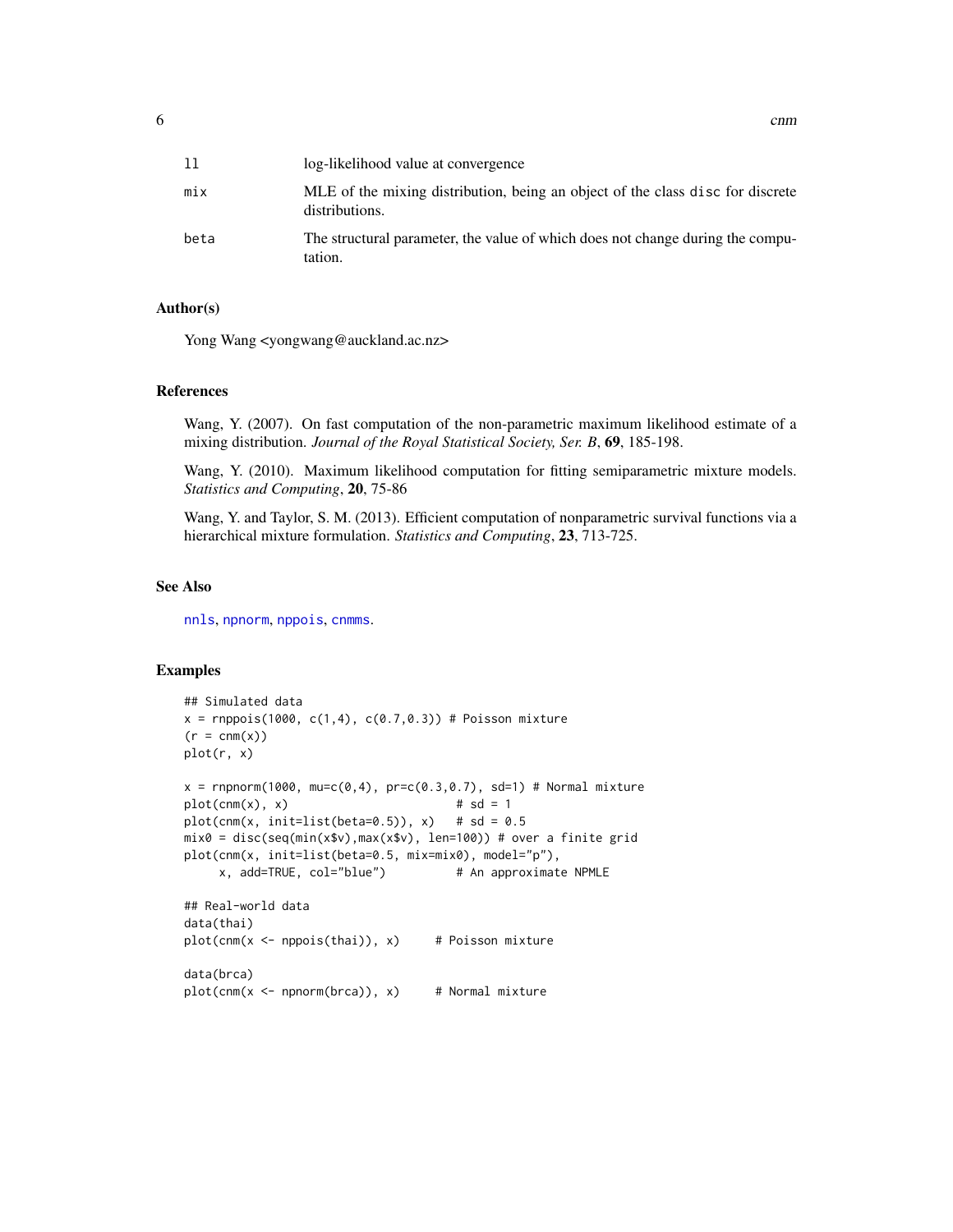<span id="page-6-2"></span><span id="page-6-1"></span><span id="page-6-0"></span>

Functions cnmms, cnmpl and cnmap can be used to compute the maximum likelihood estimate of a semiparametric mixture model that has a one-dimensional mixing parameter. The types of mixture models that can be computed include finite, nonparametric and semiparametric ones.

Function cnmms can also be used to compute the maximum likelihood estimate of a finite or nonparametric mixture model.

#### Usage

```
cnmms(x, init=NULL, maxit=1000, model=c("spmle","npmle"), tol=1e-6,
     grid=100, kmax=Inf, plot=c("null", "gradient", "probability"),
     verbose=0)
cnmpl(x, init=NULL, tol=1e-6, tol.npmle=tol*1e-4, grid=100, maxit=1000,
     plot=c("null", "gradient", "probability"), verbose=0)
cnmap(x, init=NULL, maxit=1000, tol=1e-6, grid=100, plot=c("null",
      "gradient"), verbose=0)
```

| X         | a data object of some class that can be defined fully by the user                                                                                                                                                                                                                                                                                                                                                                                                                                                                             |
|-----------|-----------------------------------------------------------------------------------------------------------------------------------------------------------------------------------------------------------------------------------------------------------------------------------------------------------------------------------------------------------------------------------------------------------------------------------------------------------------------------------------------------------------------------------------------|
| init      | list of user-provided initial values for the mixing distribution mix and the struc-<br>tural parameter beta                                                                                                                                                                                                                                                                                                                                                                                                                                   |
| model     | the type of model that is to estimated: non-parametric MLE (npmle) or semi-<br>parametric MLE (spmle).                                                                                                                                                                                                                                                                                                                                                                                                                                        |
| maxit     | maximum number of iterations                                                                                                                                                                                                                                                                                                                                                                                                                                                                                                                  |
| tol       | a tolerance value that is used to terminate an algorithm. Specifically, the al-<br>gorithm is terminated, if the relative increase of the log-likelihood value after<br>an iteration is less than tol. If an algorithm converges rapidly enough, then<br>$-\log 10(t_0)$ is roughly the number of accurate digits in log-likelihood.                                                                                                                                                                                                          |
| tol.npmle | a tolerance value that is used to terminate the computing of the NPMLE inter-<br>nally.                                                                                                                                                                                                                                                                                                                                                                                                                                                       |
| grid      | number of grid points that are used by the algorithm to locate all the local max-<br>ima of the gradient function. A larger number increases the chance of locating<br>all local maxima, at the expense of an increased computational cost. The lo-<br>cations of the grid points are determined by the function gridpoints provided<br>by each individual mixture family, and they do not have to be equally spaced.<br>If needed, an individual gridpoints function may return a different number of<br>grid points than specified by grid. |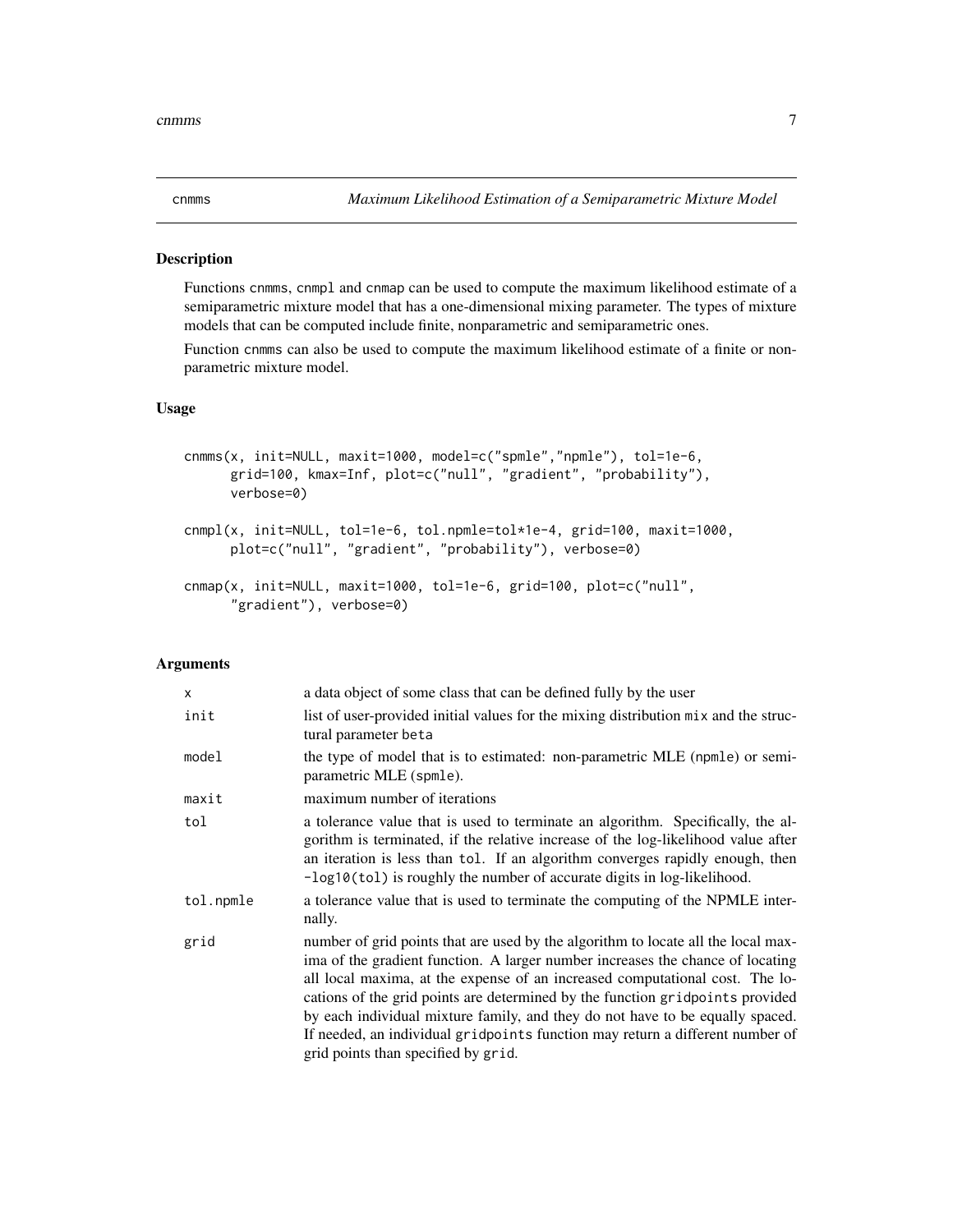| kmax    | upper bound on the number of support points. This is useful for fitting a finite<br>mixture model.                                                                                                                                                                                                                                       |
|---------|------------------------------------------------------------------------------------------------------------------------------------------------------------------------------------------------------------------------------------------------------------------------------------------------------------------------------------------|
| plot    | whether a plot is produced at each iteration. Useful for monitoring the conver-<br>gence of the algorithm. If null, no plot is produced. If gradient, it plots the<br>gradient curves and if probability, the plot function defined by the user of<br>the class is used.                                                                 |
| verbose | verbosity level for printing intermediate results in each iteration, including none<br>$(= 0)$ , the log-likelihood value $(= 1)$ , the maximum gradient $(= 2)$ , the support<br>points of the mixing distribution $(= 3)$ , the mixing proportions $(= 4)$ , and if<br>available, the value of the structural parameter beta $(= 5)$ . |

#### Details

A finite mixture model has a density of the form

$$
f(x; \pi, \theta, \beta) = \sum_{j=1}^{k} \pi_j f(x; \theta_j, \beta).
$$

where  $pi_j \ge 0$  and  $\sum_{j=1}^k pi_j = 1$ .

A nonparametric mixture model has a density of the form

$$
f(x;G) = \int f(x;\theta)dG(\theta),
$$

where  $G$  is a mixing distribution that is completely unspecified. The maximum likelihood estimate of the nonparametric  $G$ , or the NPMLE of \$ $G$ , is known to be a discrete distribution function.

A semiparametric mixture model has a density of the form

$$
f(x; G, \beta) = \int f(x; \theta, \beta) dG(\theta),
$$

where G is a mixing distribution that is completely unspecified and  $\beta$  is the structural parameter.

Of the three functions, cnmms is recommended for most problems; see Wang (2010).

Functions cnmms, cnmpl and cnmap implement the algorithms CNM-MS, CNM-PL and CNM-AP that are described in Wang (2010). Their implementations are generic using S3 object-oriented programming, in the sense that they can work for an arbitrary family of mixture models that is defined by the user. The user, however, needs to supply the implementations of the following functions for their self-defined family of mixture models, as they are needed internally by the functions above:

```
initial(x, beta, mix, kmax)
valid(x, beta)
logd(x, beta, pt, which)
gridpoints(x, beta, grid)
suppspace(x, beta)
length(x)
```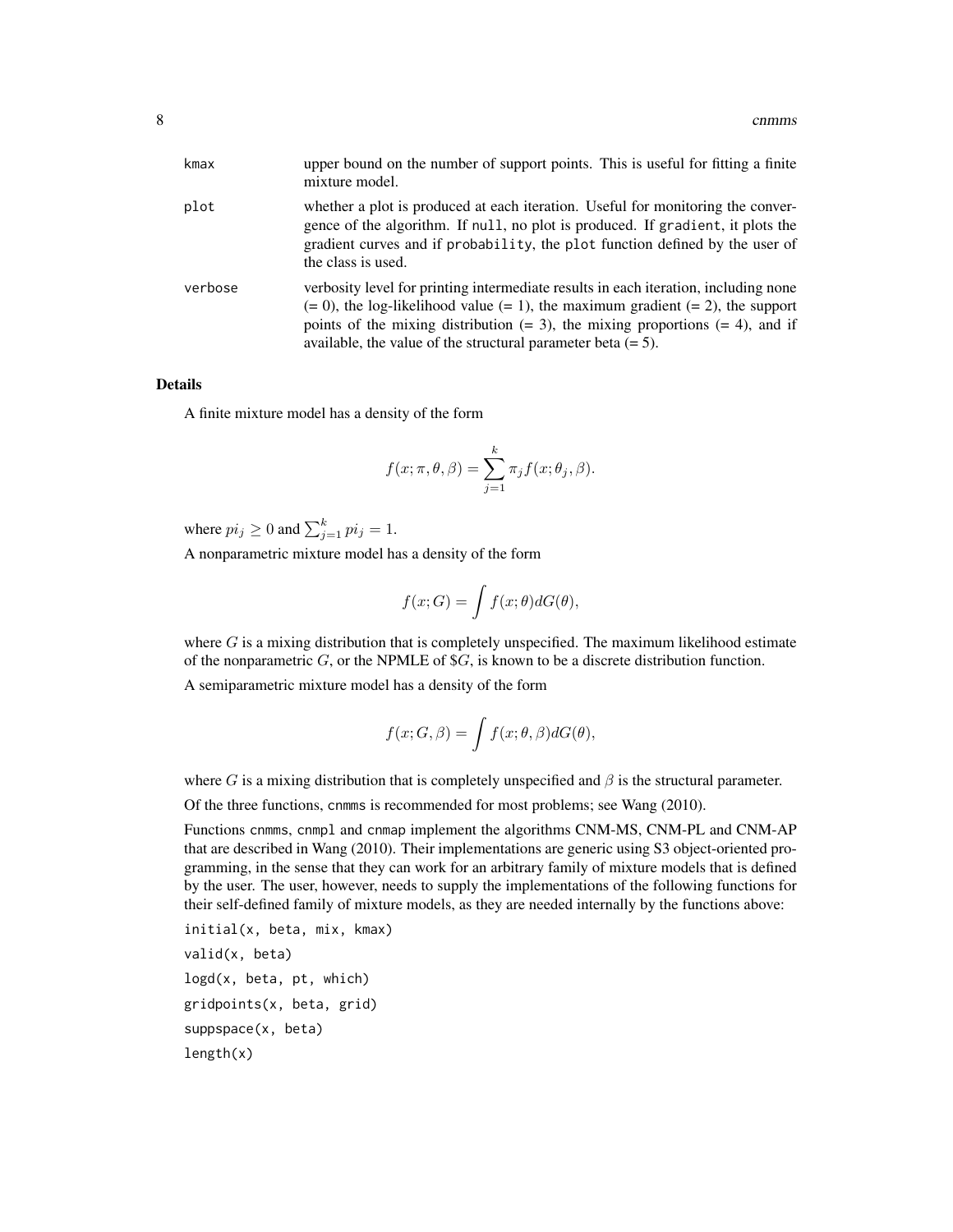#### <span id="page-8-0"></span>comms and the contract of the contract of the contract of the contract of the contract of the contract of the contract of the contract of the contract of the contract of the contract of the contract of the contract of the

 $print(x, \ldots)$ 

weights(x, ...)

While not needed by the algorithms, one may also implement

plot(x, mix, beta, ...)

so that the fitted model can be shown graphically in a way that the user desires.

For creating a new class, the user may consult the implementations of these functions for the families of mixture models included in the package, e.g., cvp and mlogit.

### Value

| family       | the class of the mixture family that is used to fit to the data.                                                                                                                                                                                                                                                          |
|--------------|---------------------------------------------------------------------------------------------------------------------------------------------------------------------------------------------------------------------------------------------------------------------------------------------------------------------------|
|              | num. iterations Number of iterations required by the algorithm                                                                                                                                                                                                                                                            |
| grad         | For cnmms, it contains the values of the gradient function at the support points<br>and the first derivatives of the log-likelihood with respect to theta and beta. For<br>cnmpl, it contains only the first derivatives of the log-likelihood with respect to<br>beta. For cnmap, it contains only the gradient of beta. |
| max.gradient | Maximum value of the gradient function, evaluated at the beginning of the final<br>iteration. It is only given by function cnmap.                                                                                                                                                                                         |
| convergence  | convergence code. $=0$ means a success, and $=1$ reaching the maximum number<br>of iterations                                                                                                                                                                                                                             |
| 11           | log-likelihood value at convergence                                                                                                                                                                                                                                                                                       |
| mix          | MLE of the mixing distribution, being an object of the class disc for discrete<br>distributions                                                                                                                                                                                                                           |
| beta         | MLE of the structural parameter                                                                                                                                                                                                                                                                                           |

#### Author(s)

Yong Wang <yongwang@auckland.ac.nz>

# References

Wang, Y. (2007). On fast computation of the non-parametric maximum likelihood estimate of a mixing distribution. *Journal of the Royal Statistical Society, Ser. B*, 69, 185-198.

Wang, Y. (2010). Maximum likelihood computation for fitting semiparametric mixture models. *Statistics and Computing*, 20, 75-86

# See Also

[nnls](#page-0-0), [cnm](#page-3-1), [cvp](#page-9-1), [cvps](#page-9-2), [mlogit](#page-13-1).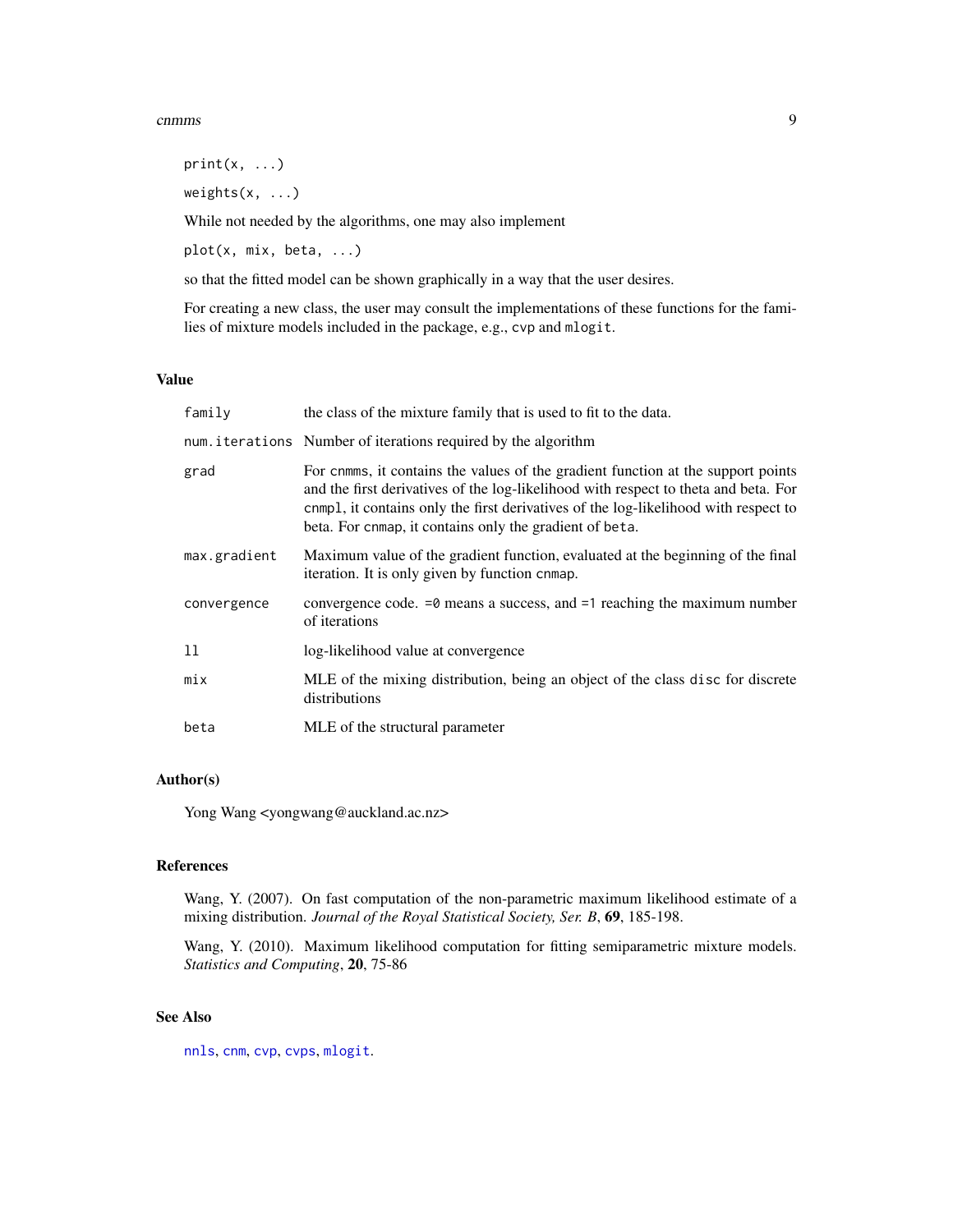#### Examples

```
## Compute the MLE of a finite mixture
x = rnpnorm(200, mu=c(0,4), pr=c(0.7,0.3), sd=1)
for(k in 1:6) plot(cnmms(x, kmax=k), x, add=(k>1), comp="null", col=k+1,
                   main="Finite Normal Mixtures")
legend("topright", 0.3, leg=paste0("k = ",1:6), lty=1, lwd=2, col=2:7)
## Compute a semiparametric MLE
# Common variance problem
x = r \cos(k=100, n = 5:10, m = c(0, 4), pr = c(0.7, 0.3), sd = 3)cnmms(x) # CNM-MS algorithm
cnmp1(x) # CNM-PL algorithm
r = 2 cnmap(x) \# CNM-AP algorithm
# Logistic regression with a random intercept
x = \text{rmlogit}(k=100, \text{ gi}=3:5, \text{ ni}=6:10, \text{ pt}=c(0,4), \text{ pr}=c(0.7,0.3),beta=c(0,3))cnmms(x)### Real-world data
# Random intercept logistic model
data(toxo)
cnmms(mlogit(toxo))
data(betablockers)
cnmms(mlogit(betablockers))
data(lungcancer)
cnmms(mlogit(lungcancer))
```
<span id="page-9-2"></span>cvps *Class 'cvps'*

#### <span id="page-9-1"></span>Description

These functions can be used to study a common variance problem (CVP), where univariate observations fall in known groups. Observations in each group are assumed to have the same mean, but different groups may have different means. All observations are assumed to have a common variance, despite their different means, hence giving the name of the problem. It is a random-effects problem.

Class cvps is used to store the CVP data in a summarized form.

Function cvps creates an object of class cvps, given a matrix that stores the values (column 2) and their grouping information (column 1).

Function rcvp generates a random sample in the raw form for a common variance problem, where the means follow a discrete distribution.

Function rcvps generates a random sample in the summarized form for a common variance problem, where the means follow a discrete distribution.

<span id="page-9-0"></span>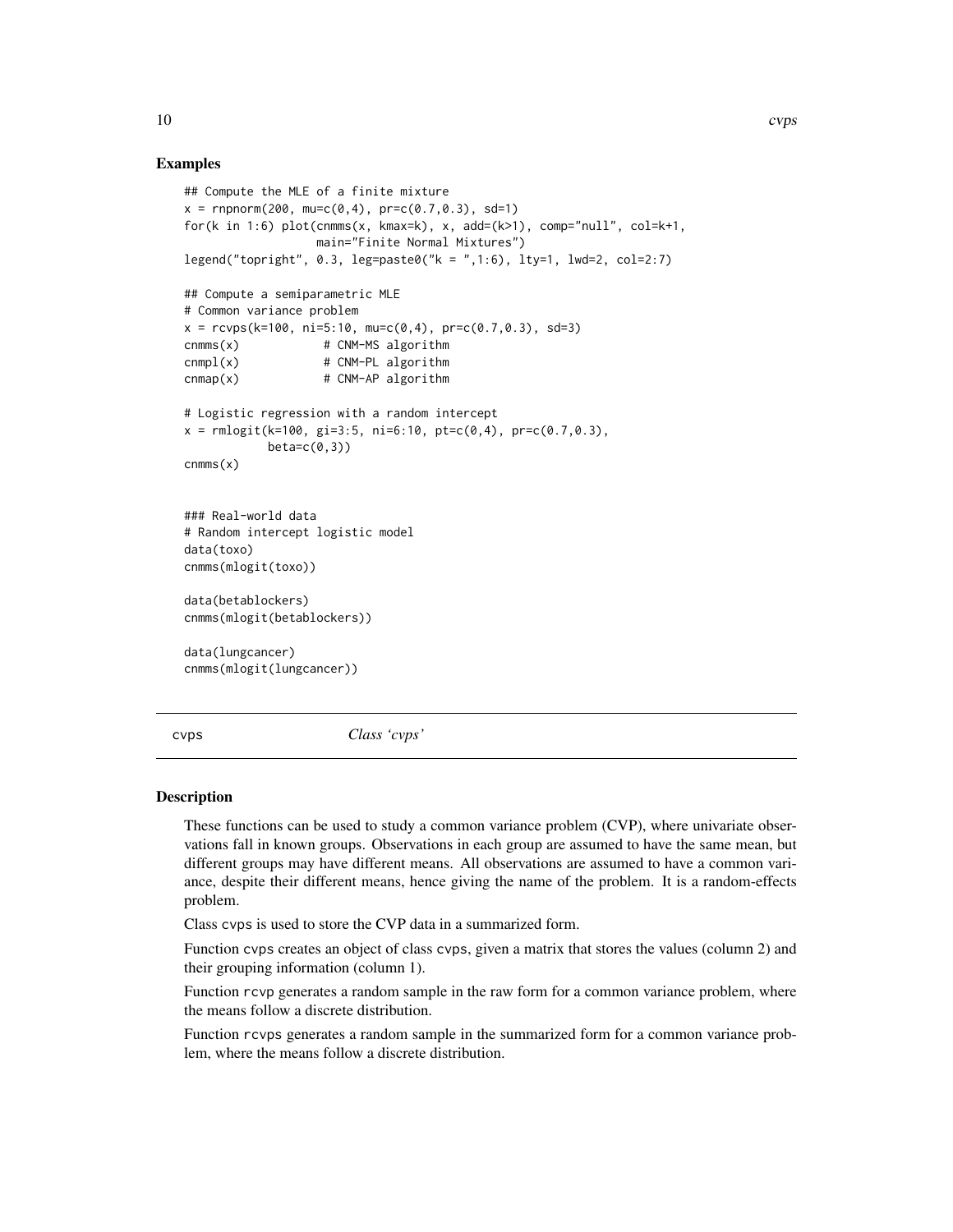cvps and the contract of the contract of the contract of the contract of the contract of the contract of the contract of the contract of the contract of the contract of the contract of the contract of the contract of the c

Function print.cvps prints the CVP data given in the summarized form.

#### Usage

```
cvps(x)
rcvp(k, ni=2, mu=0, pr=1, sd=1)
rcvps(k, ni=2, mu=0, pr=1, sd=1)
## S3 method for class 'cvps'
print(x, \ldots)
```
#### Arguments

| $\mathsf{x}$ | CVP data in the raw form as an argument in cvps, or an object of class cvps in<br>print.cvps. |
|--------------|-----------------------------------------------------------------------------------------------|
| k            | the number of groups.                                                                         |
| ni           | a numeric vector that gives the sample size in each group.                                    |
| mu           | a numeric vector for all the theoretical means.                                               |
| pr           | a numeric vector for all the probabilities associated with the theoretical means.             |
| sd           | a scalar for the standard deviation that is common to all observations.                       |
|              | arguments passed on to function print.                                                        |
|              |                                                                                               |

# Details

The raw form of the CVP data is a two-column matrix, where each row represents an observation. The two columns along each row give, respectively, the group membership (group) and the value (x) of an observation.

The summarized form of the CVP data is a four-column matrix, where each row represents the summarized data for all observations in a group. The four columns along each row give, respectively, the group number (group), the number of observations in the group (ni), the sample mean of the observations in the group (mi), and the residual sum of squares of the observations in the group  $(ri)$ .

#### Author(s)

Yong Wang <yongwang@auckland.ac.nz>

#### References

Neyman, J. and Scott, E. L. (1948). Consistent estimates based on partially consistent observations. *Econometrica*, 16, 1-32.

Kiefer, J. and Wolfowitz, J. (1956). Consistency of the maximum likelihood estimator in the presence of infinitely many incidental parameters. *Ann. Math. Stat.*, 27, 886-906.

Wang, Y. (2010). Maximum likelihood computation for fitting semiparametric mixture models. *Statistics and Computing*, 20, 75-86.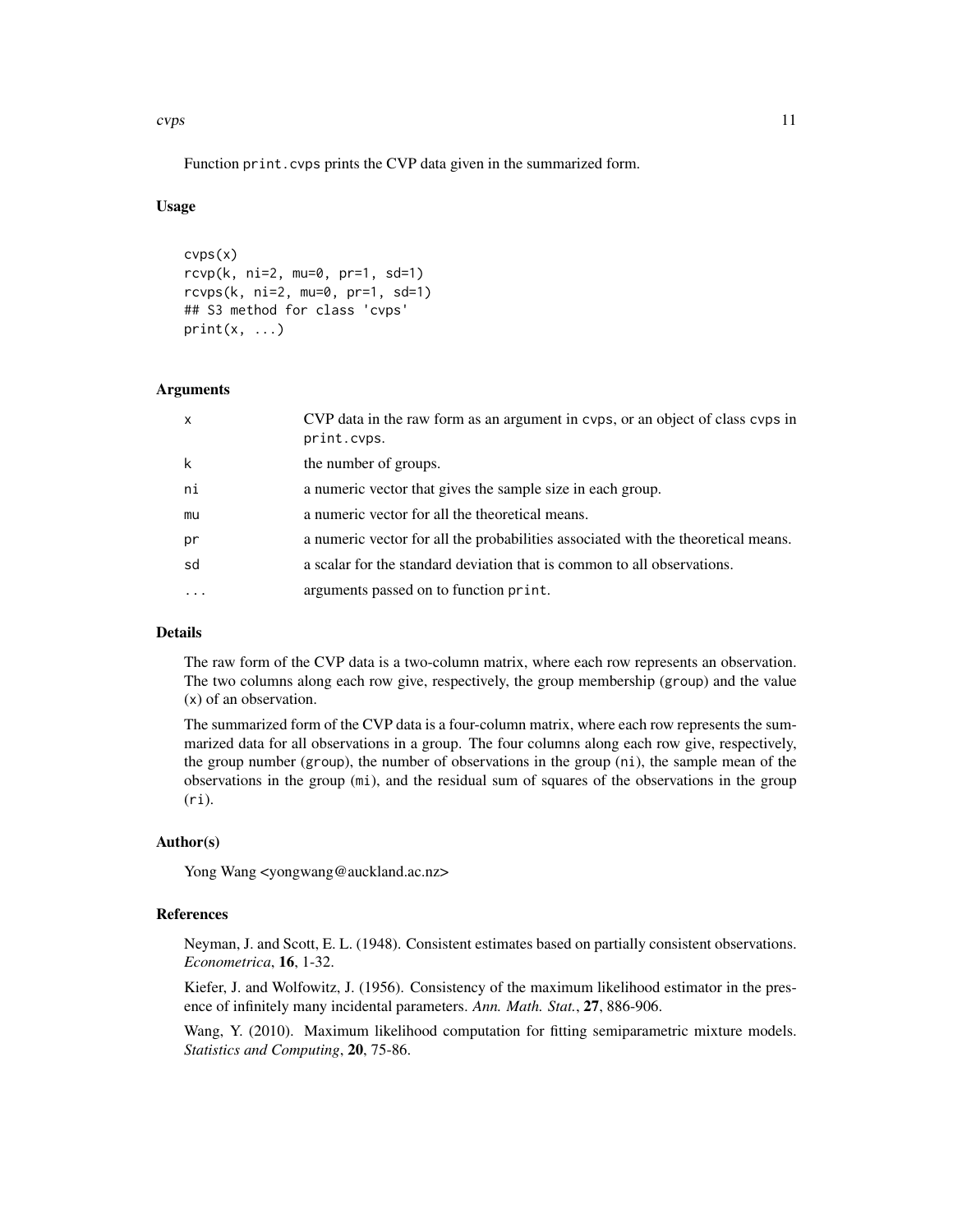# <span id="page-11-0"></span>See Also

[nnls](#page-0-0), [cnmms](#page-6-1).

### Examples

```
mix = disc(pt=c(0, 4), pr=c(0.3, 0.7))x = r \text{cvp}(100, ni=3:10, mu=mix$pt, pr=mix$pr, sd=1)cnmms(cvps(x))
```
disc *Class 'disc'*

# Description

Class disc is used to represent an arbitrary univariate discrete distribution with a finite number of support points.

Function disc creates an object of class disc, given the support points and probability values at these points.

Function print.disc prints the discrete distribution.

# Usage

disc(pt, pr=1) ## S3 method for class 'disc'  $print(x, \ldots)$ 

# Arguments

| рt | a numeric vector for support points.                           |
|----|----------------------------------------------------------------|
| pr | a numeric vector for probability values at the support points. |
| x  | an object of class disc.                                       |
|    | arguments passed on to function print.                         |

# Author(s)

Yong Wang <yongwang@auckland.ac.nz>

# See Also

[cnm](#page-3-1), [cnmms](#page-6-1).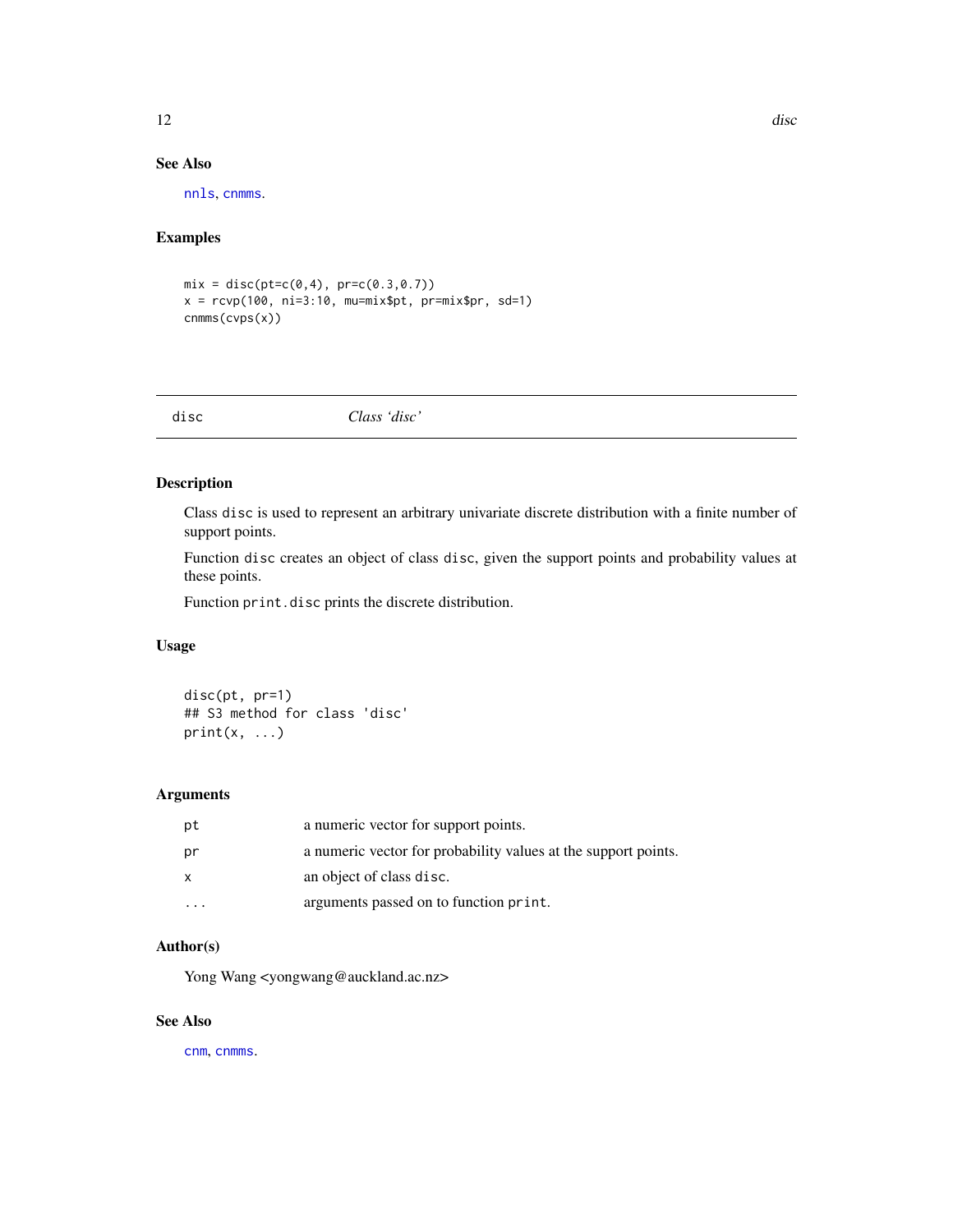# <span id="page-12-0"></span>lungcancer 13

# Examples

 $(d = disc(pt=c(0, 4), pr=c(0.3, 0.7)))$ 

lungcancer *Lung Cancer Data*

#### Description

Contains the data of 14 studies of the effect of smoking on lung cancer.

#### Usage

lungcancer

#### Format

A numeric matrix with four columns:

study: study identification code.

lungcancer: the number of people diagnosed with lung cancer.

size: the number of people in the study.

smoker: 0 for smoker, and 1 for non-smoker.

#### Source

Booth, J. G. and Hobert, J. P. (1999). Maximizing generalized linear mixed model likelihoods with an automated Monte Carlo EM algorithm. *Journal of the Royal Statistical Society, Ser. B*, 61, 265-285.

# References

Wang, Y. (2010). Maximum likelihood computation for fitting semiparametric mixture models. *Statistics and Computing*, 20, 75-86.

# See Also

[mlogit](#page-13-1),[cnmms](#page-6-1).

```
data(lungcancer)
x = mlogit(lungcancer)
cnmms(x)
```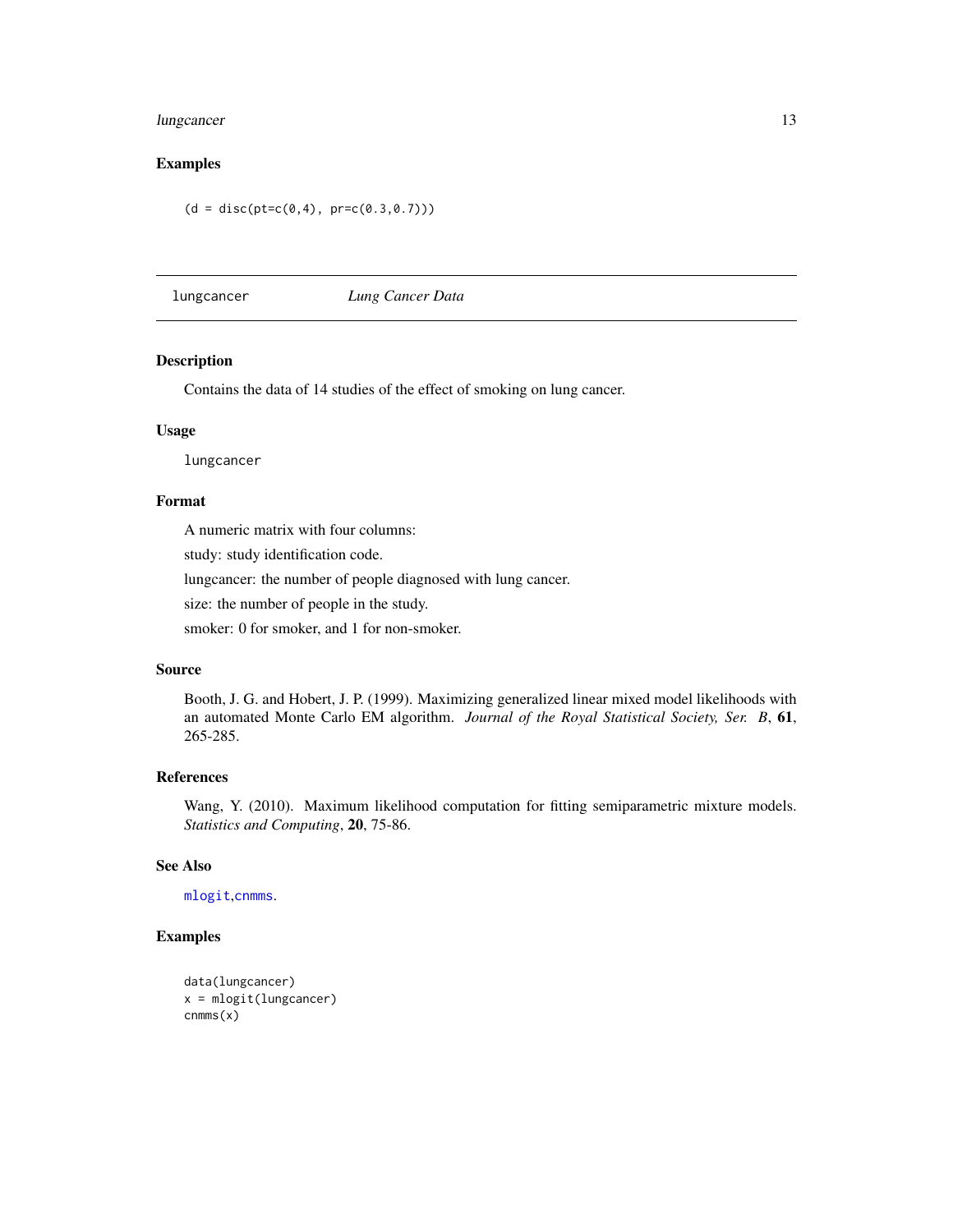<span id="page-13-1"></span><span id="page-13-0"></span>

These functions can be used to fit a binomial logistic regression model that has a random intercept to clustered observations. Observations in each cluster are assumed to have the same intercept, while different clusters may have different intercepts. This is a mixed-effects problem.

Class mlogit is used to store data for fitting the binomial logistic regression model with a random intercept.

Function mlogit creates an object of class mlogit, given a matrix with four or more columns that stores, respectively, the group/cluster membership (column 1), the number of ones or successes in the Bernoulli trials (column 2), the number of the Bernoulli trials (column 3), and the covariates (columns 4+).

Function rmlogit generates a random sample that is saved as an object of class mlogit.

#### Usage

```
mlogit(x)
rmlogit(k, gi=2, ni=2, pt=0, pr=1, beta=1, X)
```
# Arguments

| $\mathsf{x}$ | a numeric matrix with four or more columns that stores clustered data.                                         |
|--------------|----------------------------------------------------------------------------------------------------------------|
| k            | the number of groups or clusters.                                                                              |
| gi           | a numeric vector that gives the sample size in each group.                                                     |
| ni           | a numeric vector for the number of Bernoulli trials for each observation.                                      |
| pt           | a numeric vector for all the support points.                                                                   |
| pr           | a numeric vector for all the probabilities associated with the support points.                                 |
| beta         | a numeric vector for the fixed coefficients of the covariates of the observation.                              |
| $\times$     | the numeric matrix as the design matrix. If missing, a random matrix is created<br>from a normal distribution. |

# Details

An object of class mlogit contains a matrix with four or more columns, that stores, respectively, the group/cluster membership (column 1), the number of ones or successes in the Bernoulli trials (column 2), the number of the Bernoulli trials (column 3), and the covariates (columns 4+).

It also has two additional attributes that facilitate the computing by function cmmms. The first attribute is ui, which stores the unique values of group memberships, and the second is gi, the number of observations in each unique group.

It is convenient to use function mlogit to create an object of class mlogit.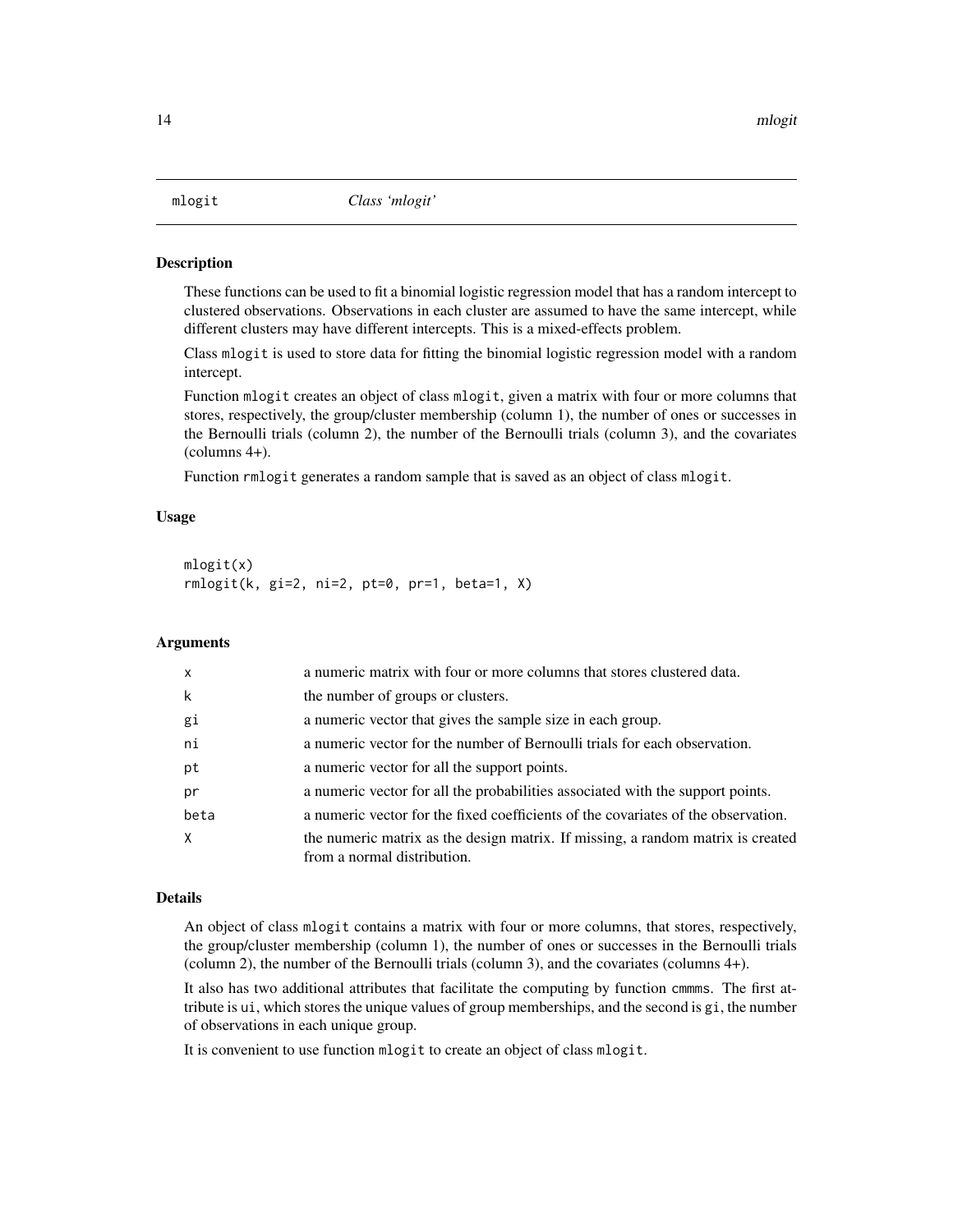#### <span id="page-14-0"></span>npnorm and the contract of the contract of the contract of the contract of the contract of the contract of the contract of the contract of the contract of the contract of the contract of the contract of the contract of the

#### Author(s)

Yong Wang <yongwang@auckland.ac.nz>

#### References

Kiefer, J. and Wolfowitz, J. (1956). Consistency of the maximum likelihood estimator in the presence of infinitely many incidental parameters. *Ann. Math. Stat.*, 27, 886-906.

Wang, Y. (2010). Maximum likelihood computation for fitting semiparametric mixture models. *Statistics and Computing*, 20, 75-86.

#### See Also

[nnls](#page-0-0), [cnmms](#page-6-1).

# Examples

```
x = \text{rmlogit}(k=100, \text{ gi}=3:5, \text{ ni}=6:10, \text{ pt}=c(0,4), \text{ pr}=c(0.7,0.3),beta=c(0,3))
cnmms(x)### Real-world data
# Random intercept logistic model
data(toxo)
cnmms(mlogit(toxo))
data(betablockers)
cnmms(mlogit(betablockers))
data(lungcancer)
cnmms(mlogit(lungcancer))
```
<span id="page-14-1"></span>

npnorm *Class 'npnorm'*

#### Description

Class npnorm is used to store data that will be processed as those of a nonparametric normal mixture.

Function npnorm creates an object of class npnorm, given values and weights/frequencies.

Function rnpnorm generates a random sample from a normal mixture and saves the data as an object of class npnorm.

Function plot.npnorm plots the normal mixture.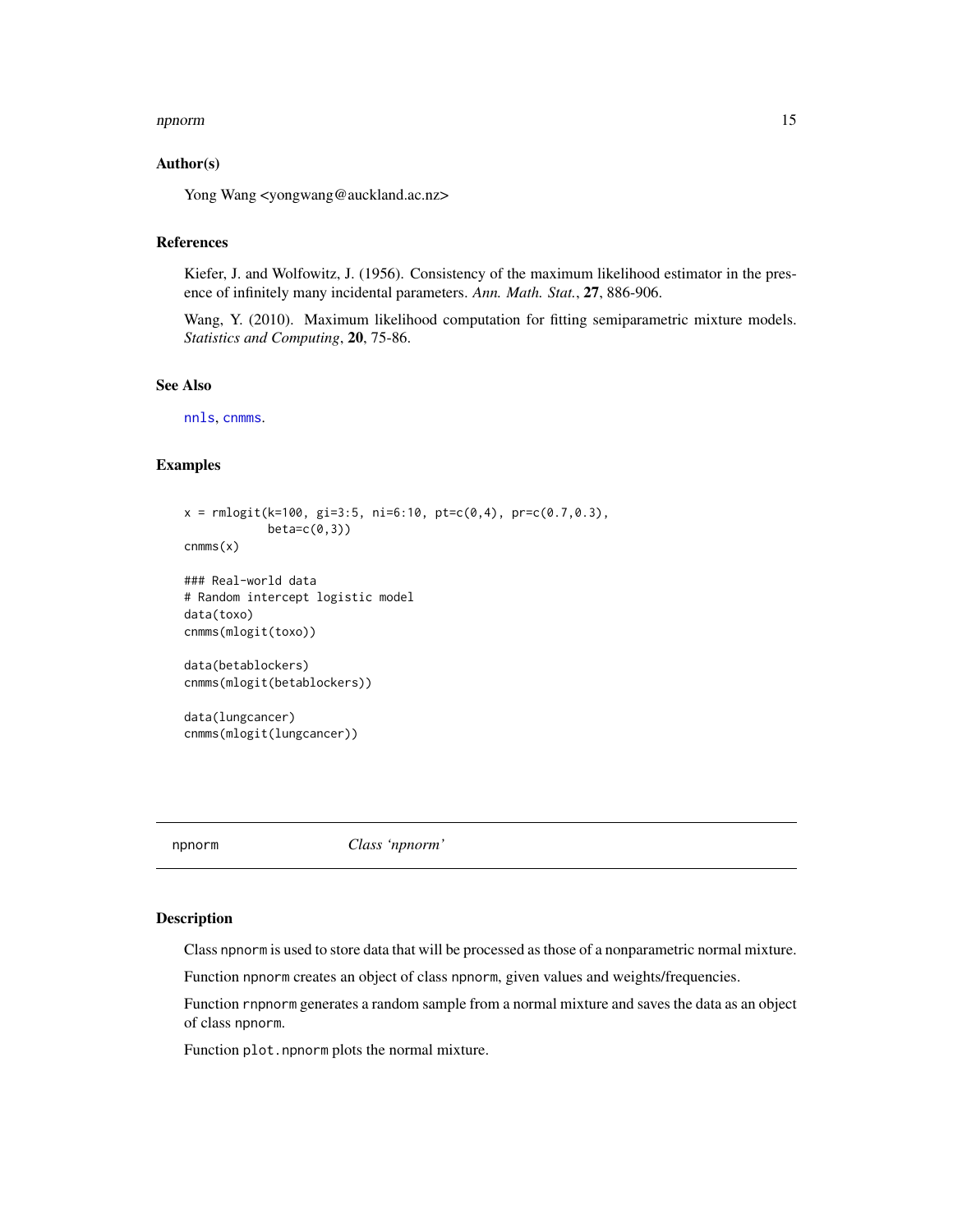# Usage

```
npnorm(v, w=1)
rnpnorm(n, mu=0, pr=1, sd=1)
## S3 method for class 'npnorm'
plot(x, mix, beta, breaks=NULL, col="red", len=100,
     add=FALSE, border.col=NULL, border.lwd=1,
     fill="lightgrey", main, lwd=2, lty=1, xlab="Data",
     ylab="Density", components=c("proportions","curves","null"),
     lty.components=2, lwd.components=2, ...)
```

| V                          | a numeric vector that stores the values of a sample.                                                                                                                       |
|----------------------------|----------------------------------------------------------------------------------------------------------------------------------------------------------------------------|
| W                          | a numeric vector that stores the corresponding weights/frequencies of the obser-<br>vations.                                                                               |
| n                          | the sample size.                                                                                                                                                           |
| mu                         | a numeric vector for all the component means.                                                                                                                              |
| pr                         | a numeric vector for all the mixing proportions.                                                                                                                           |
| sd                         | a scalar for the component standard deviation that is common to all components.                                                                                            |
| X                          | an object of class npnorm.                                                                                                                                                 |
| mix                        | an object of class disc.                                                                                                                                                   |
| beta                       | the structural parameter.                                                                                                                                                  |
| breaks                     | the rough number bins used for plotting the histogram.                                                                                                                     |
| col                        | the color of the density curve to be plotted.                                                                                                                              |
| len                        | the number of points roughly used to plot the density curve over the interval of<br>length 8 times the component standard deviation around each component mean.            |
| add                        | if FALSE, creates a new plot; if TRUE, adds the plot to the existing one.                                                                                                  |
| border.col                 | color for the border of histogram boxes.                                                                                                                                   |
| border.lwd                 | line width for the border of histogram boxes.                                                                                                                              |
| fill                       | color to fill in the histogram boxes.                                                                                                                                      |
| components                 | if proportions (default), also show the support points and mixing proportions;<br>if curves, also show the component density curves; if null, components are not<br>shown. |
|                            | lty.components, lwd.components                                                                                                                                             |
|                            | line type and width for the component curves.                                                                                                                              |
| main, lwd, lty, xlab, ylab | arguments for graphical parameters (see par).                                                                                                                              |
|                            |                                                                                                                                                                            |
|                            | arguments passed on to function plot.                                                                                                                                      |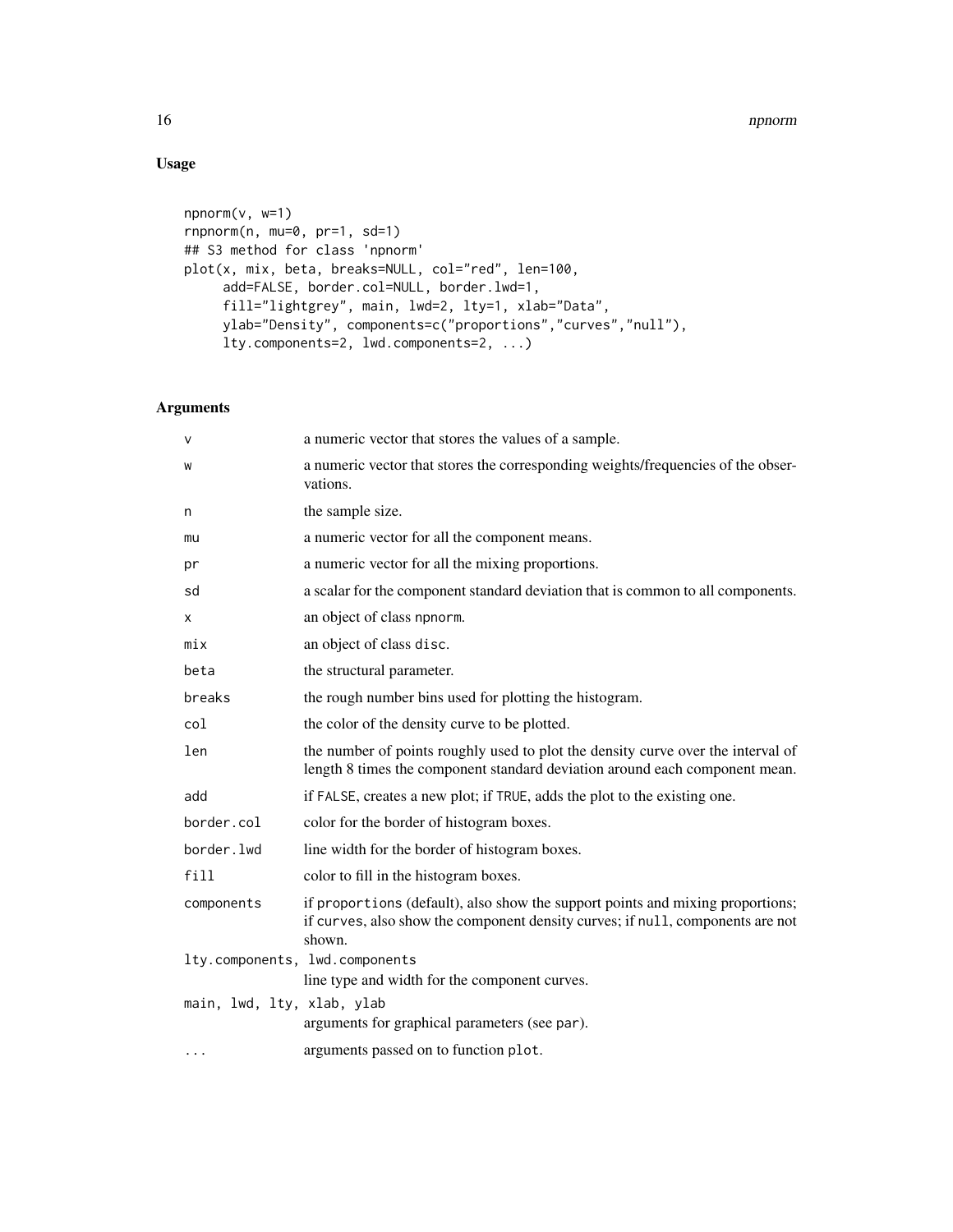#### <span id="page-16-0"></span>nppois and the contract of the contract of the contract of the contract of the contract of the contract of the contract of the contract of the contract of the contract of the contract of the contract of the contract of the

# Details

When components="proportions", the component means are shown on the horizontal line of density 0. The vertical lines going upwardly at the support points are proportional to the mixing proportions at these points.

#### Author(s)

Yong Wang <yongwang@auckland.ac.nz>

# References

Wang, Y. (2007). On fast computation of the non-parametric maximum likelihood estimate of a mixing distribution. *Journal of the Royal Statistical Society, Ser. B*, 69, 185-198.

#### See Also

[nnls](#page-0-0), [cnm](#page-3-1), [cnmms](#page-6-1), [plot.nspmix](#page-18-1).

#### Examples

```
mix = disc(pt=c(0, 4), pr=c(0.3, 0.7))x = rnpnorm(200, mix$pt, mix$pr, sd=1)plot(x, mix, beta=1)
```
<span id="page-16-1"></span>

nppois *Class 'nppois'*

#### Description

Class nppois is used to store data that will be processed as those of a nonparametric Poisson mixture.

Function nppois creates an object of class nppois, given values and weights/frequencies.

Function rnppois generates a random sample from a Poisson mixture and saves the data as an object of class nppois.

Function plot.nppois plots the Poisson mixture.

#### Usage

```
nppois(v, w=1)
rnppois(n, lambda=1, pr=1)
## S3 method for class 'nppois'
plot(x, mix, beta, col="red", add=FALSE,
     components=TRUE, main="nppois", lwd=1, lty=1, xlab="Data",
     ylab="Density", ...)
```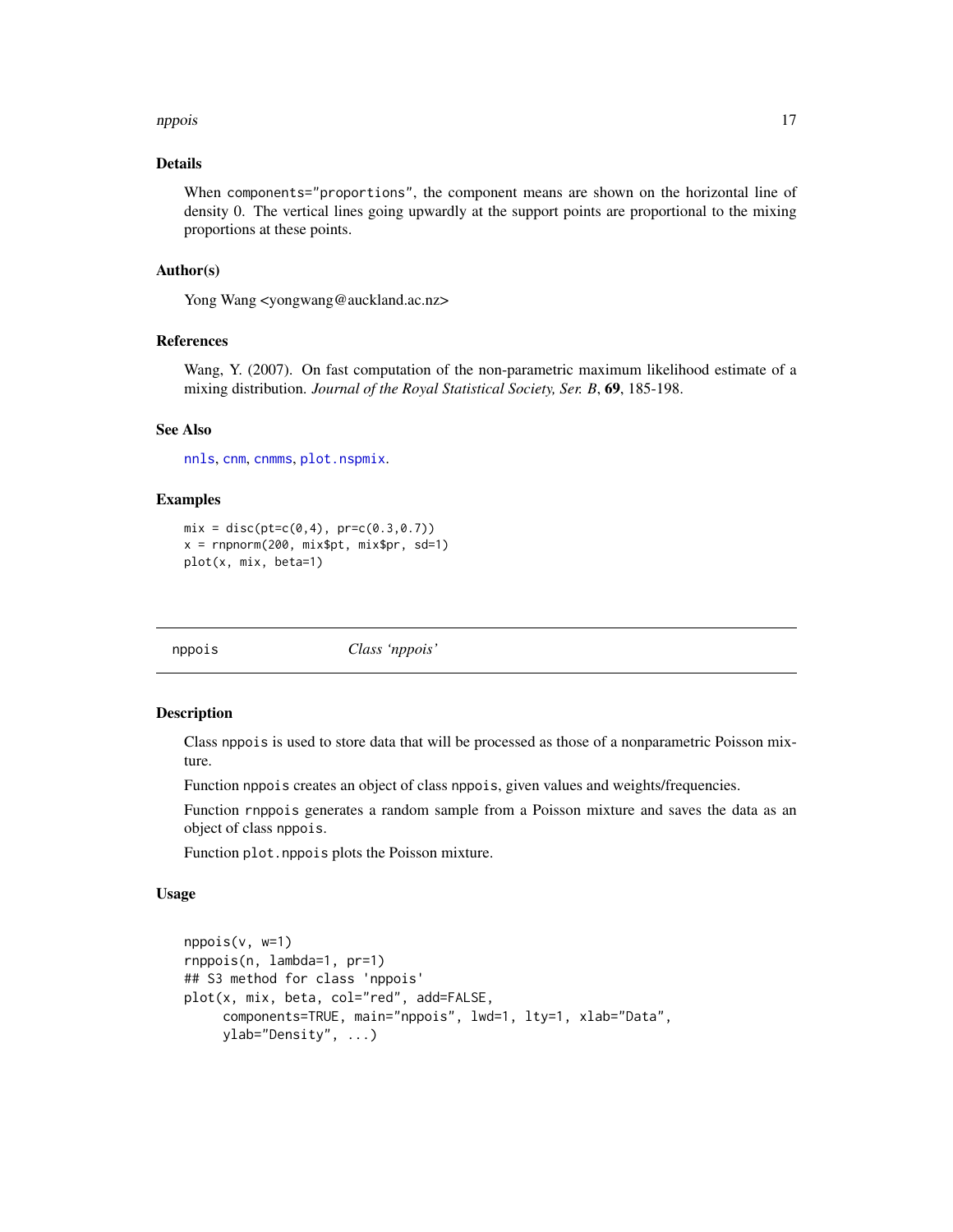# <span id="page-17-0"></span>Arguments

| $\mathsf{v}$               | a numeric vector that stores the values of a sample.                                         |
|----------------------------|----------------------------------------------------------------------------------------------|
| W                          | a numeric vector that stores the corresponding weights/frequencies of the obser-<br>vations. |
| n                          | the sample size.                                                                             |
| lambda                     | a numeric vector for all the component means.                                                |
| pr                         | a numeric vector for all the mixing proportions.                                             |
| X                          | an object of class nppois.                                                                   |
| mix                        | an object of class disc.                                                                     |
| beta                       | the structural parameter, which is not really needed for the Poisson mixture.                |
| col                        | the color of the density curve to be plotted.                                                |
| add                        | if FALSE, creates a new plot; if TRUE, adds the plot to the existing one.                    |
| components                 | if TRUE, also show the support points and mixing proportions.                                |
| main, lwd, lty, xlab, ylab | arguments for graphical parameters (see par).                                                |
| $\cdots$                   | arguments passed on to function plot.                                                        |

# Details

When components=TRUE, the support points are shown on the horizontal line of density 0. The component density curves, weighted appropriately, are also shown.

#### Author(s)

Yong Wang <yongwang@auckland.ac.nz>

# References

Wang, Y. (2007). On fast computation of the non-parametric maximum likelihood estimate of a mixing distribution. *Journal of the Royal Statistical Society, Ser. B*, 69, 185-198.

# See Also

[nnls](#page-0-0), [cnm](#page-3-1), [cnmms](#page-6-1), [plot.nspmix](#page-18-1).

```
mix = disc(pt=c(1, 4), pr=c(0.3, 0.7))x = rnppois(200, mix$pt, mix$pr)
plot(x, mix)
```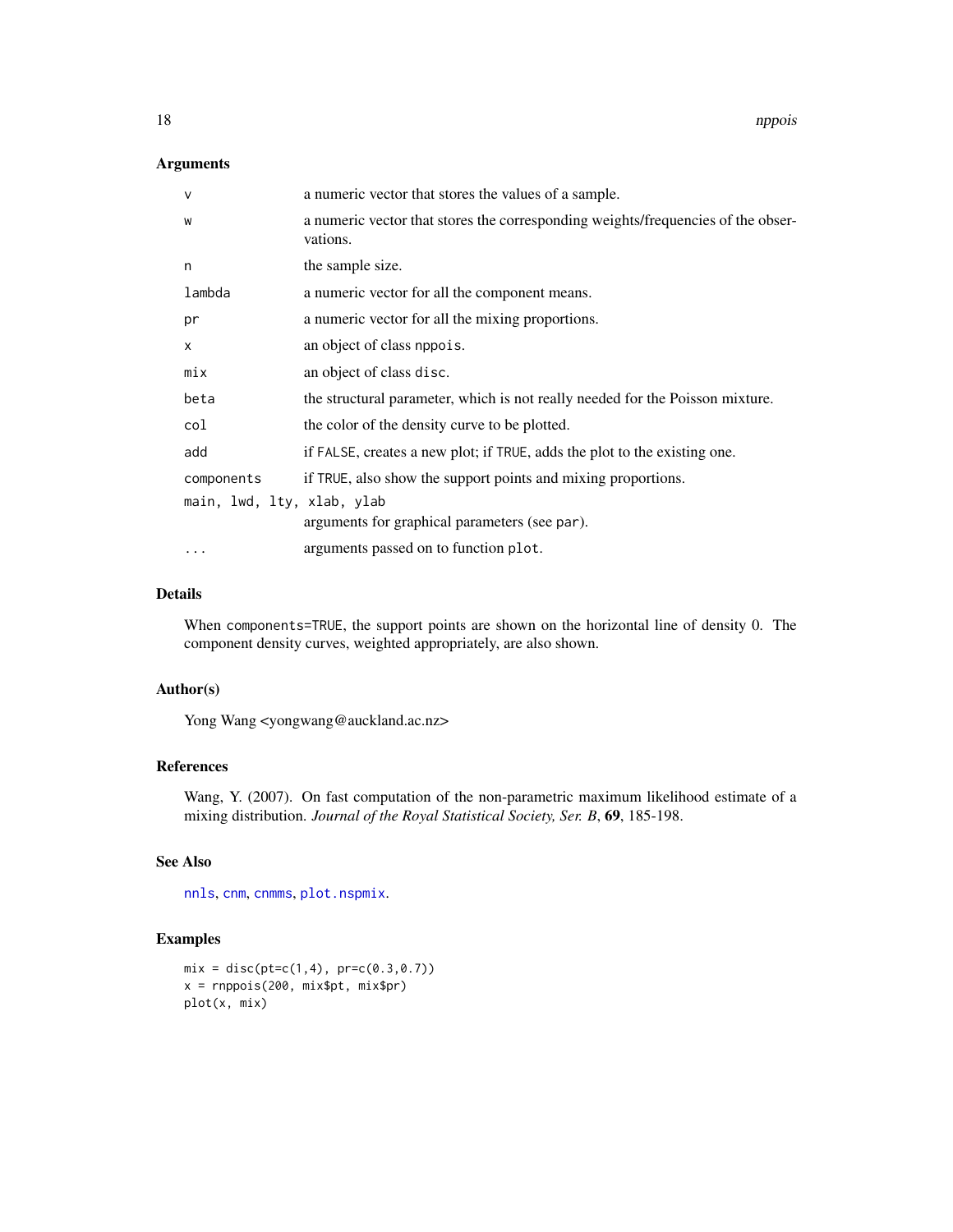<span id="page-18-1"></span><span id="page-18-0"></span>

Class nspmix is an object returned by function cnm, cnmms, cnmpl or cnmap.

Function plot.nspmix plots either the mixture model, if the family of the mixture provides an implementation of the generic plot function, or the gradient function.

#### Usage

## S3 method for class 'nspmix' plot(x, data, type=c("probability","gradient"), ...)

# Arguments

| X        | an object of a mixture model class                                                                                                           |
|----------|----------------------------------------------------------------------------------------------------------------------------------------------|
| data     | a data set from the mixture model                                                                                                            |
| type     | the type of function to be plotted: the probability model of the mixture family<br>$(probability)$ , or the gradient function $(gradient)$ . |
| $\cdots$ | arguments passed on to the plot function called.                                                                                             |

# Details

data must belong to a mixture family, as specified by its class.

# Author(s)

Yong Wang <yongwang@auckland.ac.nz>

#### References

Wang, Y. (2007). On fast computation of the non-parametric maximum likelihood estimate of a mixing distribution. *Journal of the Royal Statistical Society, Ser. B*, 69, 185-198.

Wang, Y. (2010). Maximum likelihood computation for fitting semiparametric mixture models. *Statistics and Computing*, 20, 75-86

# See Also

[nnls](#page-0-0), [cnm](#page-3-1), [cnmms](#page-6-1), [cnmpl](#page-6-2), [cnmap](#page-6-2), [npnorm](#page-14-1), [nppois](#page-16-1).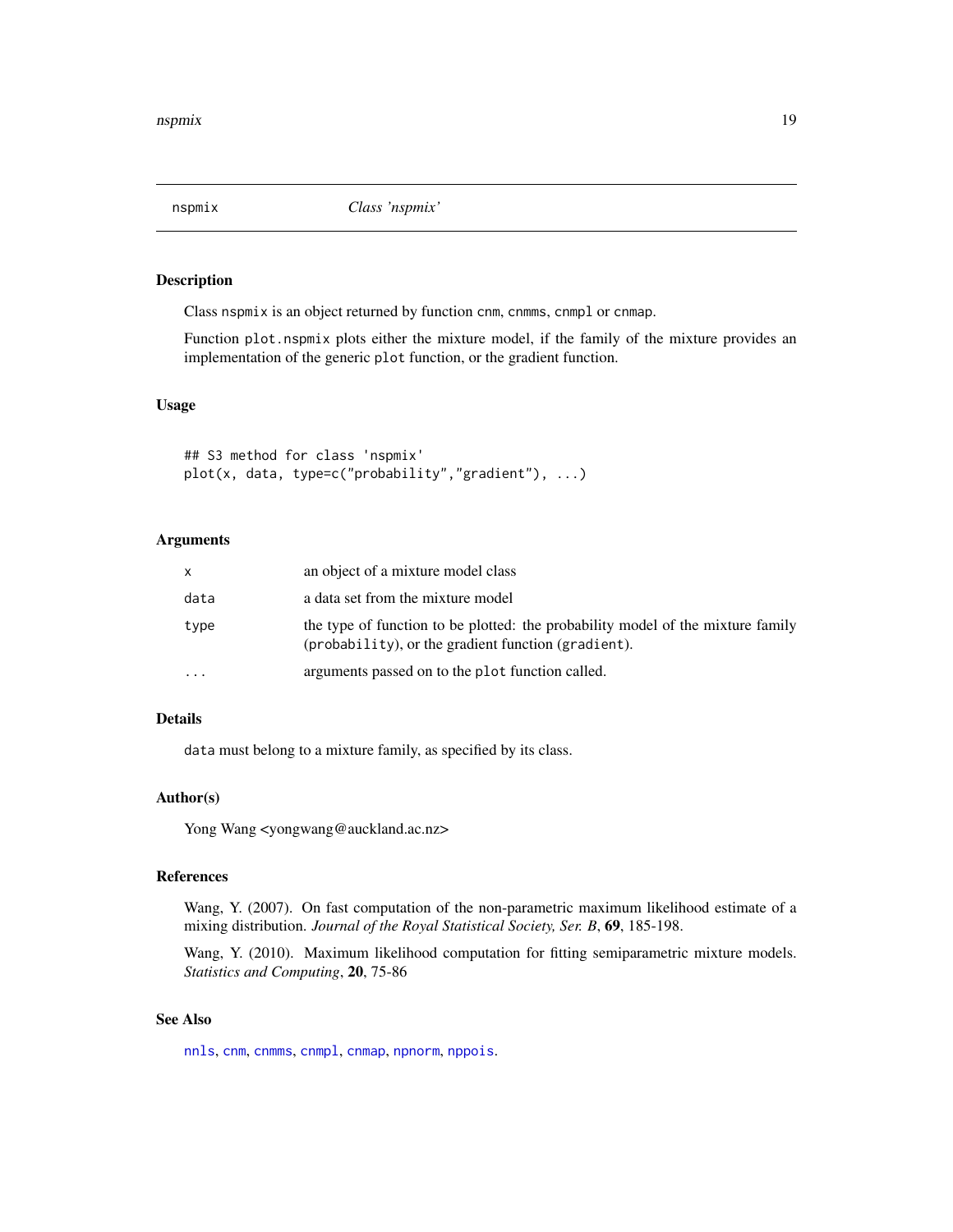# Examples

```
## Poisson mixture
x = rnppois(200, c(1,4), c(0.7,0.3))r = \text{cmm}(x)plot(r, x, "p")
plot(r, x, "g")
## Normal mixture
x = rnpnorm(200, mu=c(0,4), pr=c(0.3,0.7), sd=1)r = \text{cmm}(x, \text{init-list}(\text{beta=0.5})) # sd = 0.5
plot(r, x, "p")
plot(r, x, "g")
```
plotgrad *Plot the Gradient Function*

# Description

Function plotgrad plots the gradient function or its first derivative of a nonparametric mixture.

# Usage

```
plotgrad(x, mix, beta, len=500, order=0, col="blue", col2="red",
   add=FALSE, main=paste0("Class: ",class(x)), xlab=expression(theta),
   ylab=paste0("Gradient (order = ",order,")"), cex=1, pch=1, lwd=1,
   xlim, ylim, ...)
```

| X     | a data object of a mixture model class.                                                                          |
|-------|------------------------------------------------------------------------------------------------------------------|
| mix   | an object of class 'disc', for a discrete mixing distribution.                                                   |
| beta  | the structural parameter.                                                                                        |
| len   | number of points used to plot the smooth curve.                                                                  |
| order | the order of the derivative of the gradient function to be plotted. If 0, it is the<br>gradient function itself. |
| col   | color for the curve.                                                                                             |
| col2  | color for the support points.                                                                                    |
| add   | if FALSE, create a new plot; if TRUE, add the curve and points to the current one.                               |
|       | main, xlab, ylab, cex, pch, lwd, xlim, ylim<br>arguments for graphical parameters (see par).                     |
| .     | arguments passed on to function plot.                                                                            |

<span id="page-19-0"></span>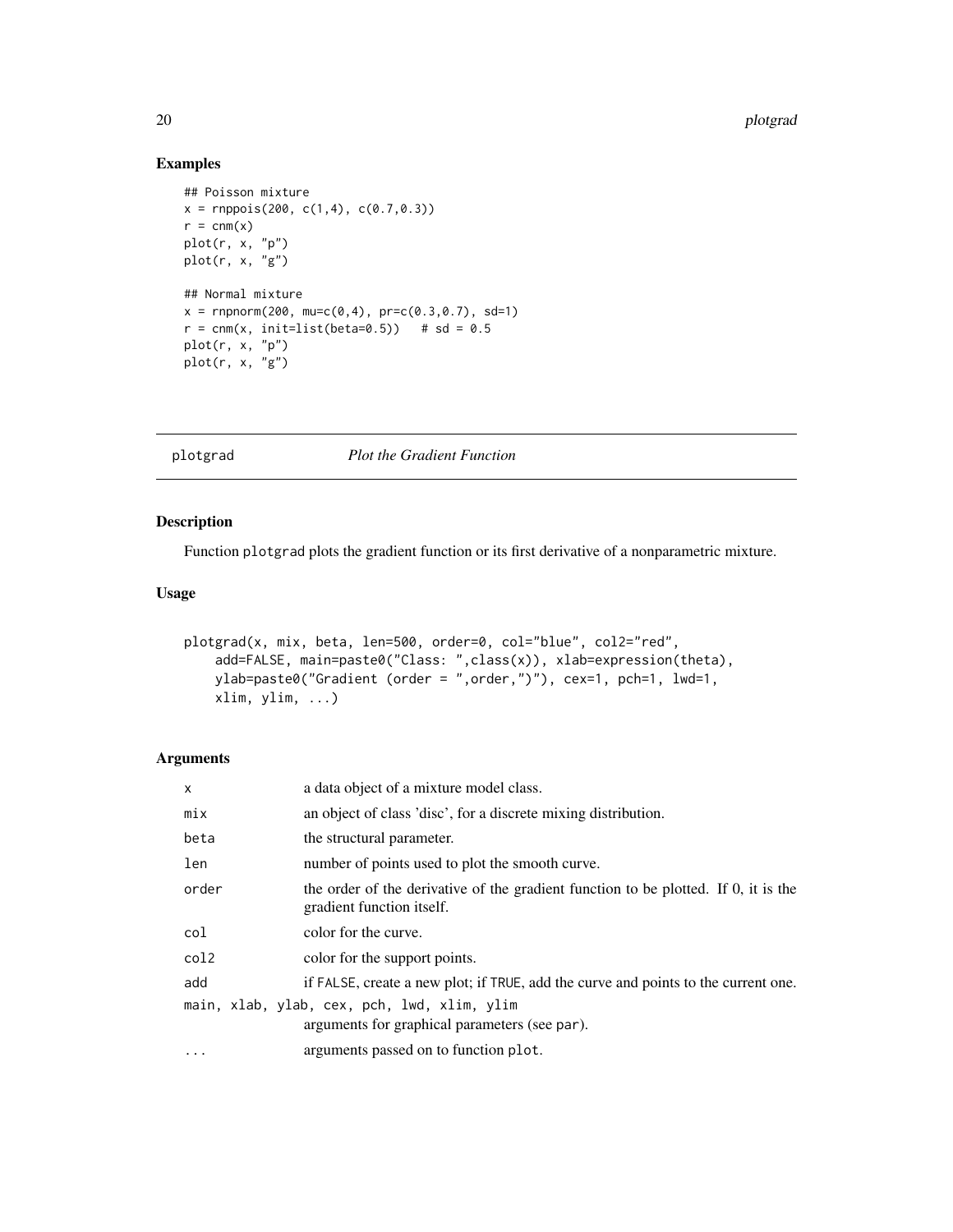<span id="page-20-0"></span>thai 21 and 22 and 22 and 22 and 22 and 23 and 23 and 23 and 23 and 23 and 23 and 24 and 25 and 26 and 27 and 27 and 27 and 27 and 27 and 27 and 27 and 27 and 27 and 27 and 27 and 27 and 27 and 27 and 27 and 27 and 27 and

# Details

data must belong to a mixture family, as specified by its class.

The support points are shown on the horizontal line of gradient 0. The vertical lines going downwards at the support points are proportional to the mixing proportions at these points.

# Author(s)

Yong Wang <yongwang@auckland.ac.nz>

#### References

Wang, Y. (2007). On fast computation of the non-parametric maximum likelihood estimate of a mixing distribution. *Journal of the Royal Statistical Society, Ser. B*, 69, 185-198.

Wang, Y. (2010). Maximum likelihood computation for fitting semiparametric mixture models. *Statistics and Computing*, 20, 75-86

#### See Also

[plot.nspmix](#page-18-1), [nnls](#page-0-0), [cnm](#page-3-1), [cnmms](#page-6-1), [npnorm](#page-14-1), [nppois](#page-16-1).

# Examples

```
## Poisson mixture
x = rnppois(200, c(1,4), c(0.7,0.3))r = \text{cmm}(x)plotgrad(x, r$mix)
## Normal mixture
x = rnpnorm(200, mu=c(0,4), pr=c(0.3,0.7), sd=1)r = \text{cmm}(x, \text{init-list}(\text{beta=0.5})) # sd = 0.5
plotgrad(x, r$mix, r$beta)
```
thai *Illness Spells and Frequencies of Thai Preschool Children*

# Description

Contains the results of a cohort study in north-east Thailand in which 602 preschool children participated. For each child, the number of illness spells  $x$ , such as fever, cough or running nose, is recorded for all 2-week periods from June 1982 to September 1985. The frequency for each value of  $x$  is saved in the data set.

#### Usage

thai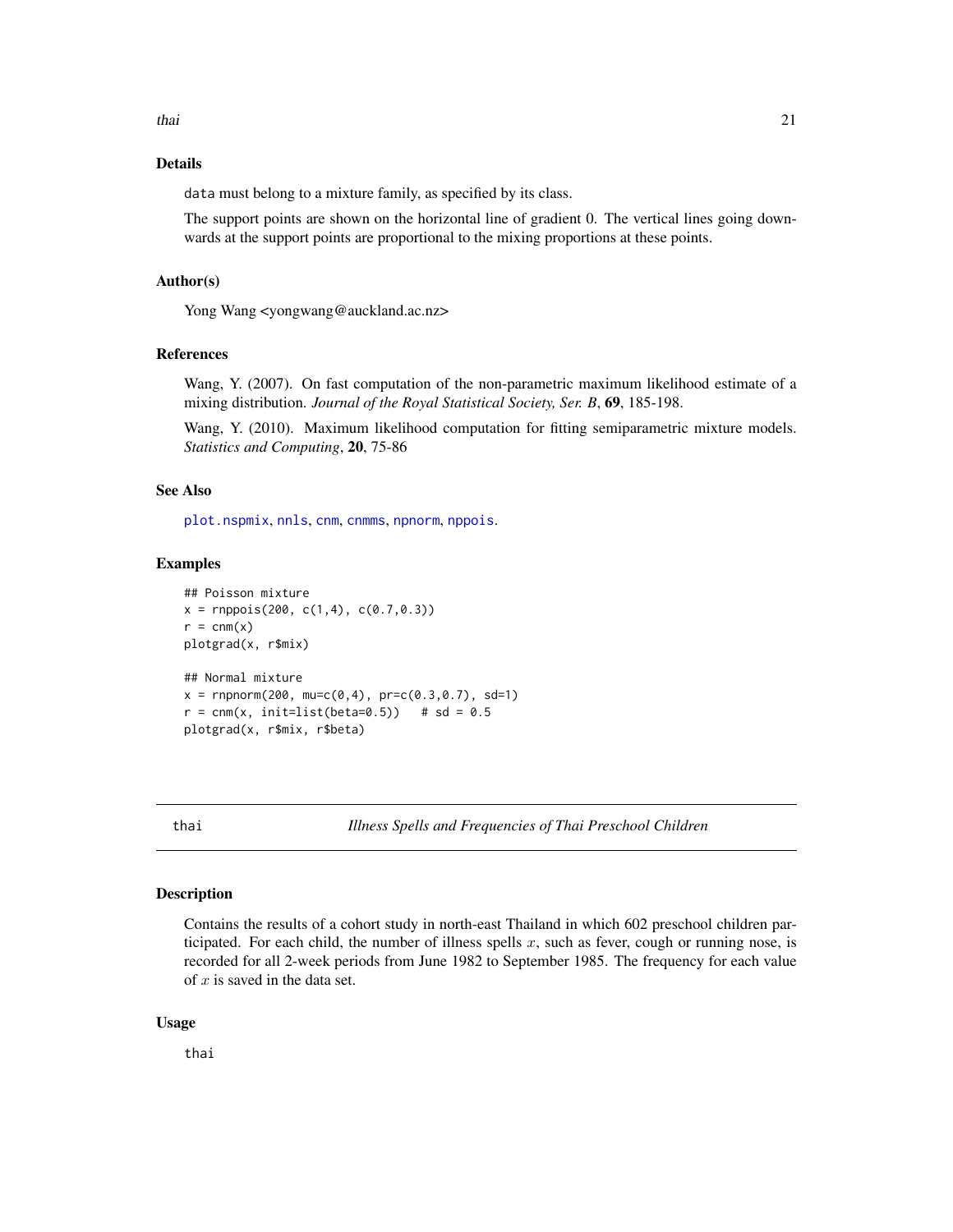# <span id="page-21-0"></span>Format

A data frame with 24 rows and 2 variables:

x: values of  $x$ .

freq: frequencies for each value of  $x$ .

#### Source

Bohning, D. (2000). *Computer-assisted Analysis of Mixtures and Applications: Meta-analysis, Disease Mapping, and Others*. Boca Raton: Chapman and Hall-CRC.

# References

Wang, Y. (2007). On fast computation of the non-parametric maximum likelihood estimate of a mixing distribution. *Journal of the Royal Statistical Society, Ser. B*, 69, 185-198.

# See Also

[nppois](#page-16-1),[cnm](#page-3-1).

# Examples

```
data(thai)
x = nppois(thai)
plot(cnm(x), x)
```
toxo *Toxoplasmosis Data*

#### Description

Contains the number of subjects testing positively for toxoplasmosis in 34 cities of El Salvador, with various rainfalls.

### Usage

toxo

# Format

A numeric matrix with four columns:

city: city identification code.

y: the number of subjects testing positively for toxoplasmosis.

n: the number of subjects tested.

rainfall: the annual rainfall of the city, in meters.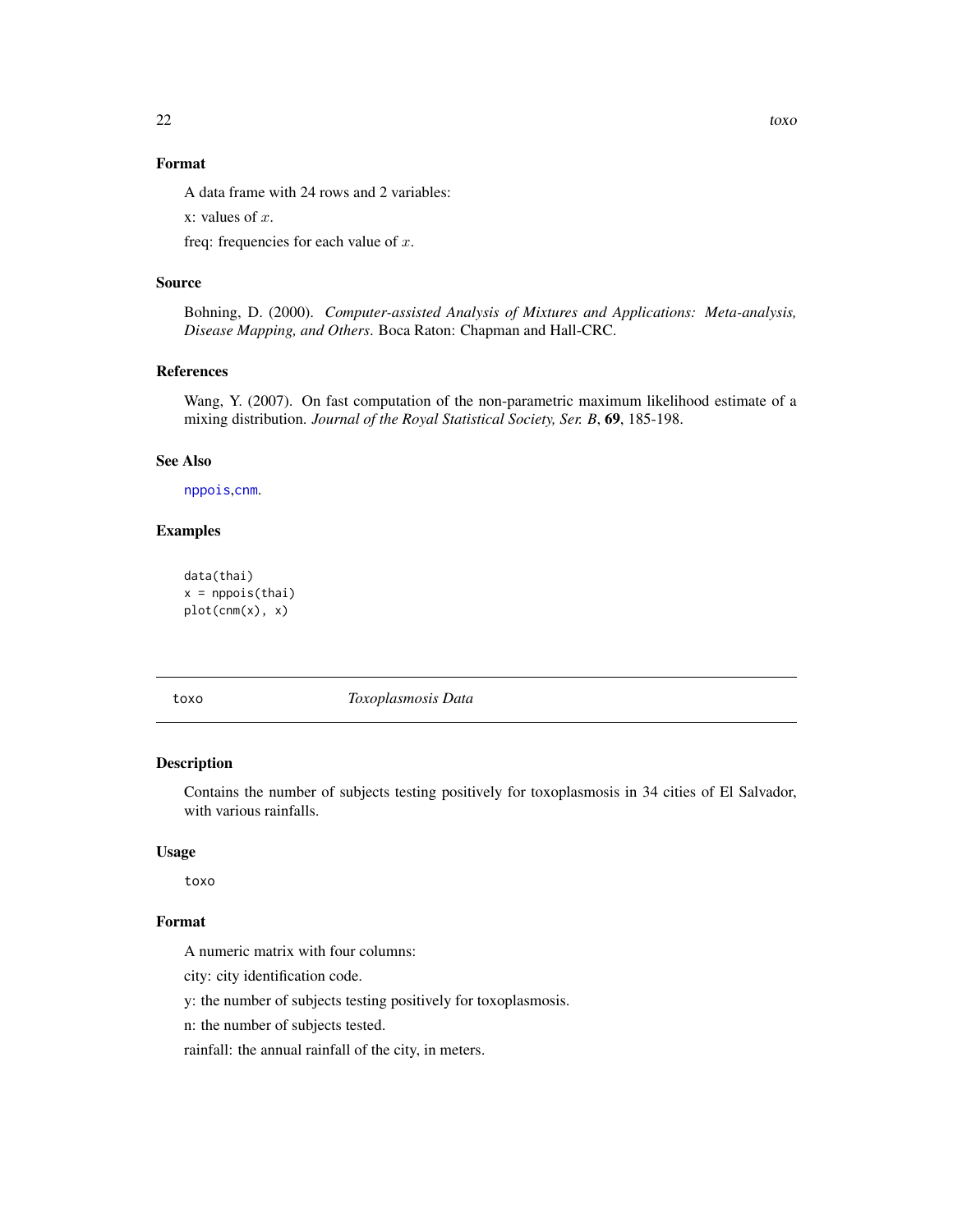#### <span id="page-22-0"></span>whist 23

# References

Efron, B. (1986). Double exponential families and their use in generalized linear regression. *Journal of the American Statistical Association*, 81, 709-721.

Aitkin, M. (1996). A general maximum likelihood analysis of overdispersion in generalised linear models. *Statistics and Computing*, 6, 251-262.

Wang, Y. (2010). Maximum likelihood computation for fitting semiparametric mixture models. *Statistics and Computing*, 20, 75-86.

#### See Also

[mlogit](#page-13-1),[cnmms](#page-6-1).

#### Examples

```
data(toxo)
x = mlogit(toxo)
cnmms(x)
```
whist *Weighted Histograms*

## Description

Plots or computes the histogram with observations with multiplicities/weights.

#### Usage

```
whist(x, w=1, breaks="Sturges", plot=TRUE, freq=NULL, xlim=NULL,
     ylim=NULL, xlab="Data", ylab=NULL, main=NULL, add=FALSE, col=NULL,
     border=NULL, lwd=1, ...)
```

| X | a vector of values for which the histogram is desired.                                                                                               |
|---|------------------------------------------------------------------------------------------------------------------------------------------------------|
| W | a vector of multiplicities/weights for the values in x.                                                                                              |
|   | breaks.plot.freq.xlim.ylim.xlab.ylab.main.add.col.border.lwd<br>These arguments have similar functionalities to their namesakes in function<br>hist. |
|   | arguments passed on to function plot.                                                                                                                |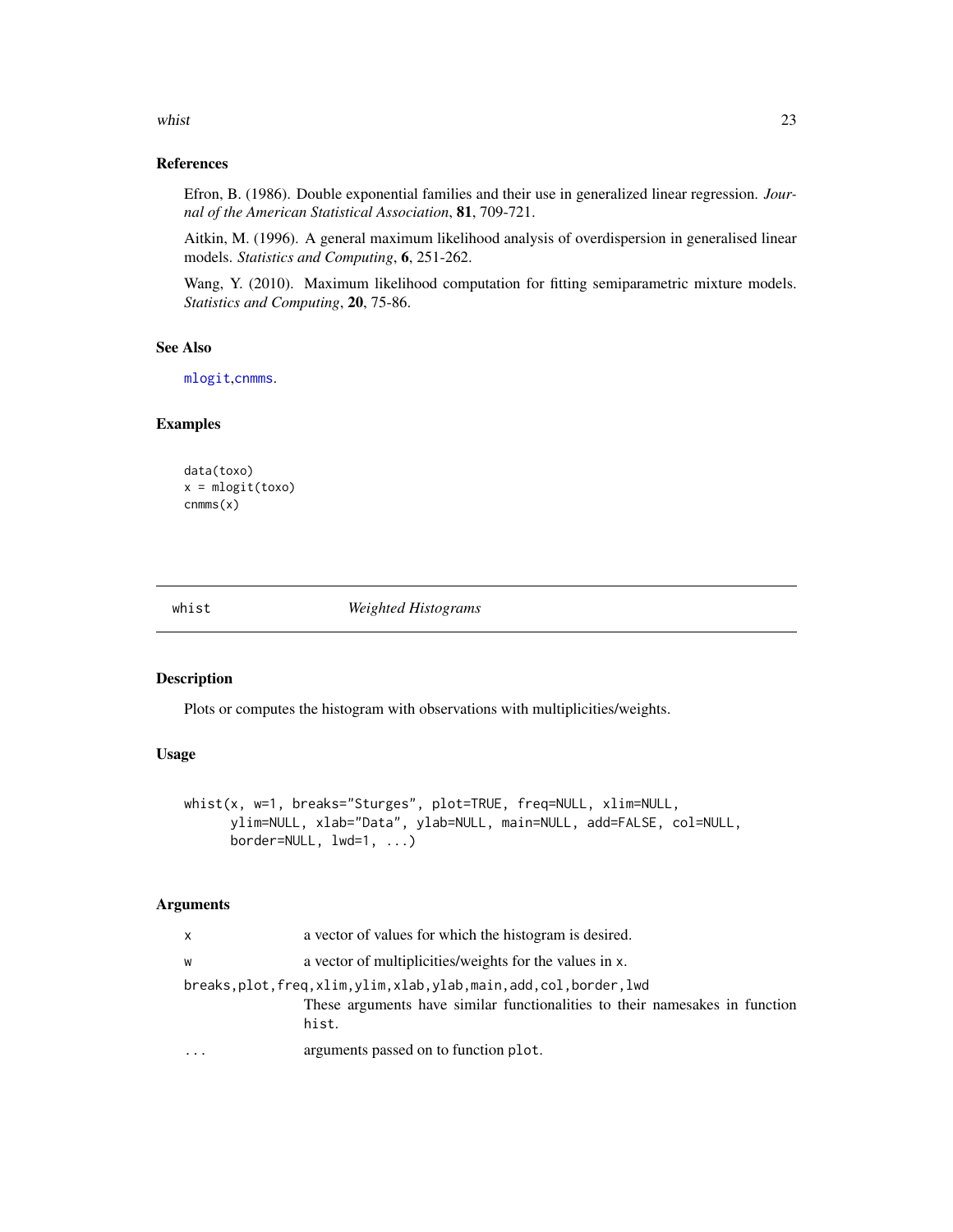# <span id="page-23-0"></span>Details

Just like hist, whist can either plot the histogram or compute the values that define the histogram, by setting plot to TRUE or FALSE.

The histogram can either be the one for frequencies or density, by setting freq to TRUE or FALSE.

# Author(s)

Yong Wang <yongwang@auckland.ac.nz>

# See Also

[hist](#page-0-0).